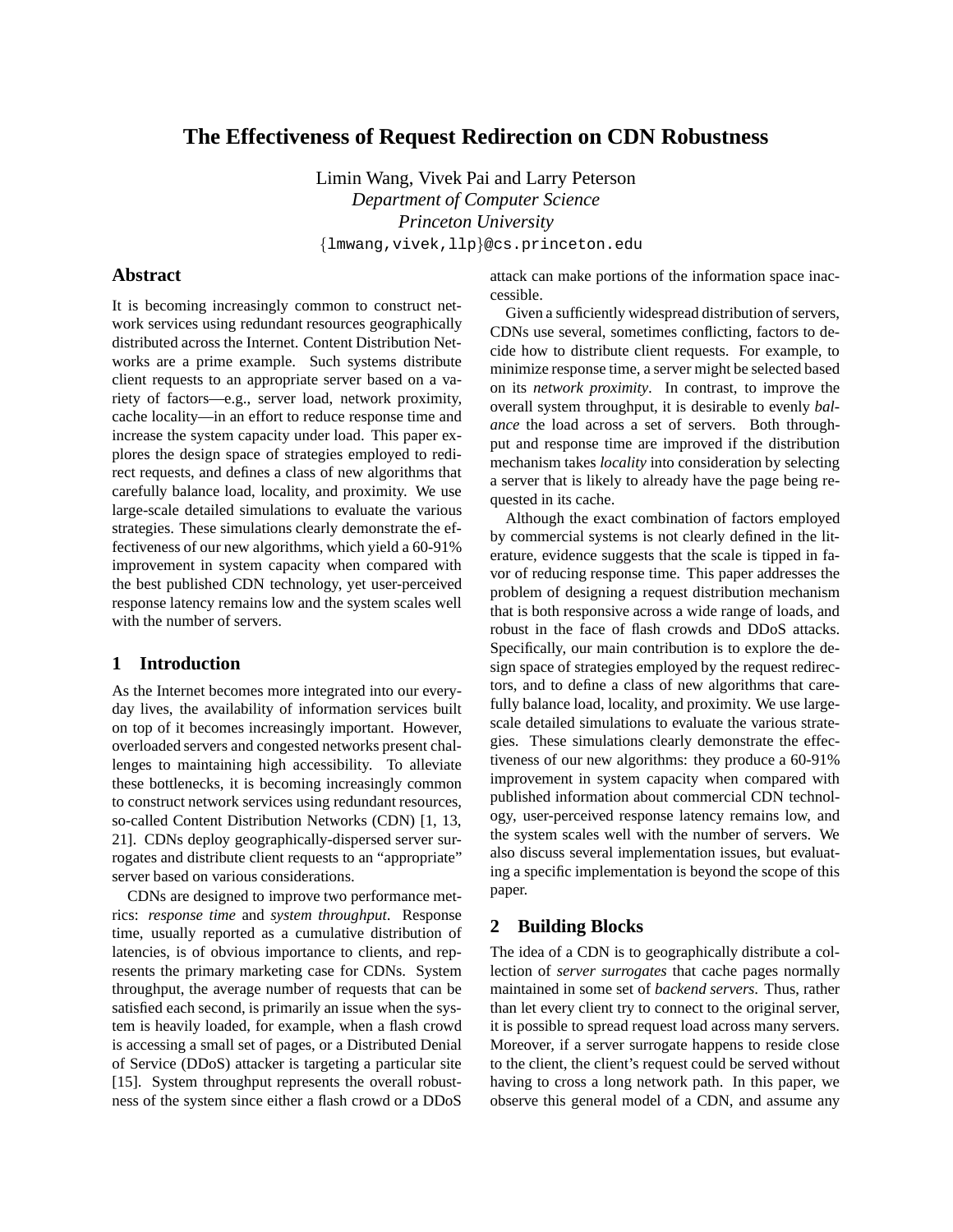of the server surrogates can serve any request on behalf of the original server. Where to place these surrogates, and how to keep their contents up-to-date, has been addressed by other CDN research [1, 13, 21]. Here, we make no particular assumptions about servers' strategic locations.

Besides a large set of servers, CDNs also need to provide a set of *request redirectors*, which are middleware entities that forward client requests to appropriate servers based on one of the strategies described in the next section. To help understand these strategies, this section first outlines various mechanisms that could be employed to implement redirectors, and then presents a set of hashing schemes that are at the heart of redirection.

## **2.1 Redirector Mechanisms**

Several mechanisms can be used to redirect requests [3], including augmented DNS servers, HTTP-based redirects, and smart intermediaries such as routers or proxies.

A popular redirection mechanism used by current CDNs is to augment DNS servers to return different server addresses to clients. Without URL rewriting that changes embedded objects to point to different servers, this approach has site-level granularity, while schemes that rewrite URLs can use finer granularity and thus spread load more evenly. Client-side caching of DNS mappings can be avoided using short expiration times.

Servers can perform the redirection process themselves by employing the HTTP "redirect" response. However, this approach incurs an additional round-trip time, and leaves the servers vulnerable to overload by the redirection task itself. Server bandwidth is also consumed by this process.

The redirection function can also be distributed across intermediate nodes of the network, such as routers or proxies. These redirectors either rewrite the outbound requests, or send HTTP redirect messages back to the client. If the client is not using explicit (forward mode) proxying, then the redirectors must be placed at choke points to ensure traffic in both forward and reverse directions is handled. Placing proxies closer to the edge yields well-confined easily-identifiable client populations, while moving them closer to the server can result in more accurate feedback and load information.

To allow us to focus on redirection strategies and to reduce the complexity of considering the various combinations outlined in this section, we make the following assumptions: redirectors are located at the edge of a client site, they receive the full list of server surrogates through DNS or some other out-of-band communication, they rewrite outbound requests to pick the appropriate server, and they passively learn approximate server load information by observing client communications. We do not rely on any centralization, and all redirectors operate independently. Our experiments show that these assumptions—in particular, the imperfect information about server load—do not have a significant impact on the results.

## **2.2 Hashing Schemes**

Our geographically dispersed redirectors cannot easily adapt the request routing schemes suited for more tightly-coupled LAN environments [17, 25], since the latter can easily obtain instantaneous state about the entire system. Instead, we construct strategies that use hashing to deterministically map URLs into a small range of values. The main benefit of this approach is that it eliminates inter-redirector communication, since the same output is produced regardless of which redirector receives the URL. The second benefit is that the range of resulting hash values can be controlled, trading precision for the amount of memory used by bookkeeping.

The choice of which hashing style to use is one component of the design space, and is somewhat flexible. The various hashing schemes have some impact on computational time and request reassignment behavior on node failure/overload. However, as we discuss in the next section, the computational requirements of the various schemes can be reduced by caching.

**Modulo Hashing** – In this "classic" approach, the URL is hashed to a number modulo the number of servers. While this approach is computationally efficient, it is unsuitable because the modulus changes when the server set changes, causing most documents to change server assignments. While we do not expect frequent changes in the set of servers, the fact that the addition of new servers into the set will cause massive reassignment is undesirable.

**Consistent Hashing [19, 20]** – In this approach, the URL is hashed to a number in a large, circular space, as are the names of the servers. The URL is assigned to the server that lies closest on the circle to its hash value. A search tree can be used to reduce the search to logarithmic time. If a server node fails in this scheme, its load shifts to its neighbors, so the addition/removal of a server only causes local changes in request assignments.

**Highest Random Weight [31]** – This approach is the basis for CARP [8], and consists of generating a list of hash values by hashing the URL and each server's name and sorting the results. Each URL then has a deterministic order to access the set of servers, and this list is traversed until a suitably-loaded server is found. This approach requires more computation than Consistent Hashing, but has the benefit that each URL has a different server order, so a server failure results in the remaining servers evenly sharing the load. To reduce computation cost, the top few entries for each hash value can be cached.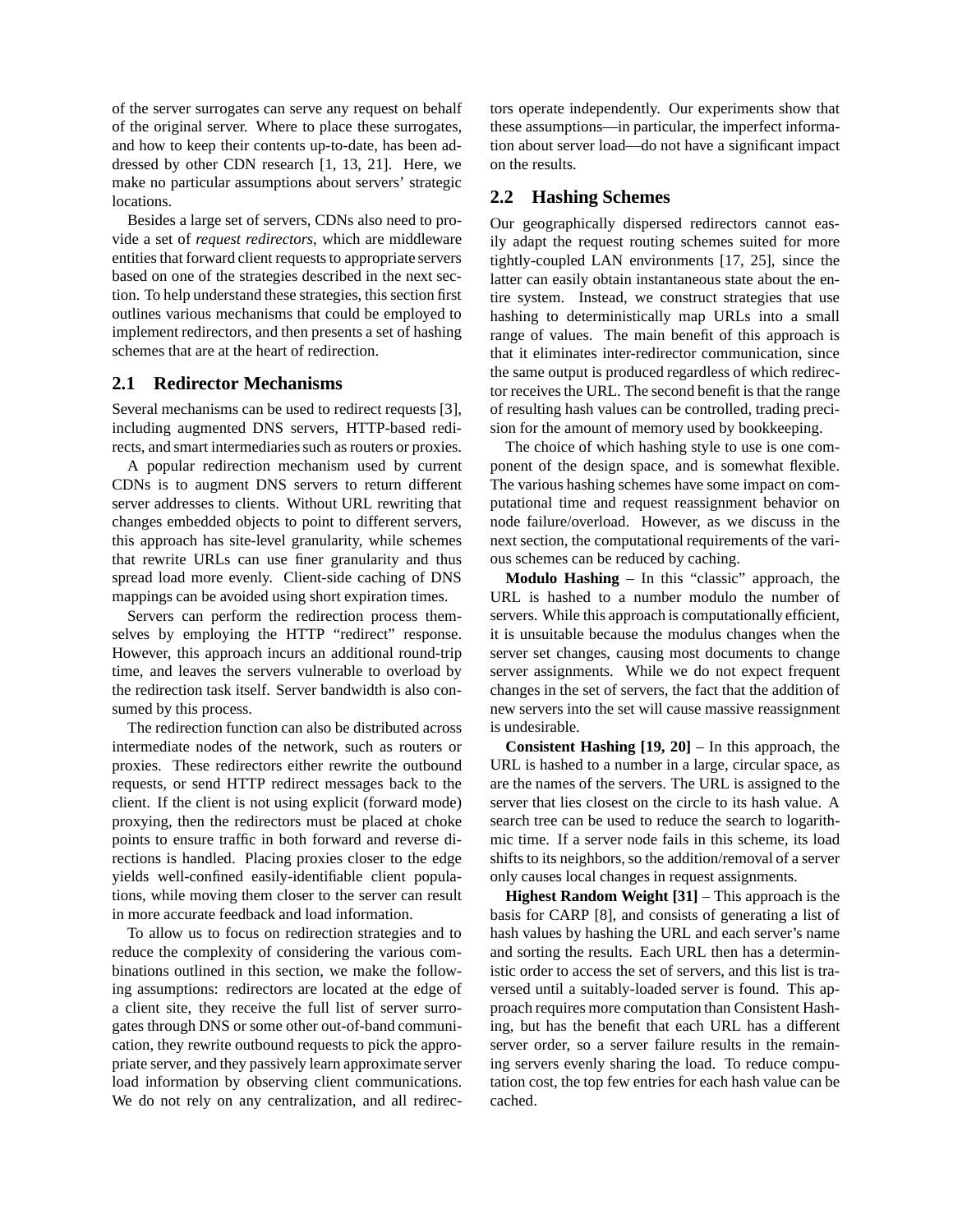# **3 Strategies**

This section explores the design space for the request redirection strategies. As a quick reference, we summarize the properties of the different redirection algorithms in Table 1, where the strategies are categorized based on how they address locality, load and proximity.

| Category       | Strategy      | Hashing      | Dynamic        | Load           |
|----------------|---------------|--------------|----------------|----------------|
|                |               | Scheme       | Server Set     | Aware          |
| Random         | Random        |              |                | N <sub>0</sub> |
| Static         | R-CHash       | CHash        | N <sub>0</sub> | N <sub>0</sub> |
|                | <b>R-HRW</b>  | <b>HRW</b>   | N <sub>0</sub> | No             |
| Static         | LR-CHash      | <b>CHash</b> | No             | Yes            |
| $+$ Load       | <b>LR-HRW</b> | <b>HRW</b>   | N <sub>0</sub> | Yes            |
|                | <b>CDR</b>    | <b>HRW</b>   | Yes            | Yes            |
| Dynamic        | <b>FDR</b>    | <b>HRW</b>   | Yes            | Yes            |
|                | FDR-Global    | <b>HRW</b>   | Yes            | Yes            |
| <b>Network</b> | NPR-CHash     | <b>CHash</b> | N <sub>0</sub> | No             |
| Proximity      | NPLR-CHash    | <b>CHash</b> | N <sub>0</sub> | Yes            |
|                | NP-FDR        | <b>HRW</b>   | Yes            | Yes            |

Table 1: Properties of Request Redirection Strategies

The first category, Random, contains a single strategy, and is used primarily as a baseline. We then discuss four static algorithms, in which each URL is mapped onto a fixed set of server replicas—the Static category includes two schemes based on the best-known published algorithms, and the Static+Load category contains two variants that are aware of each replica's load. The four algorithms in these two static categories pay increasing attention to locality. Next, we introduce two new algorithms—denoted **CDR** and **FDR**—that factor both load and locality into their decision, and each URL is mapped onto a dynamic set of server replicas. We call this the Dynamic category. Finally, we factor network proximity into the equation, and present another new algorithm—denoted **NP-FDR**—that considers all aspects of network proximity, server locality, and load.

## **3.1 Random**

In the random policy, each request is randomly sent to one of the server surrogates. We use this scheme as a baseline to determine a reasonable level of performance, since we expect the approach to scale with the number of servers and to not exhibit any pathological behavior due to patterns in the assignment. It has the drawback that adding more servers does not reduce the working set of each server. Since serving requests from main memory is faster than disk access, this approach is at a disadvantage versus schemes that exploit URL locality.

## **3.2 Static Server Set**

We now consider a set of strategies that assign a fixed number of server replicas to each URL. This has the effect of improving locality over the Random strategy.

#### **3.2.1 Replicated Consistent Hashing**

In the Replicated Consistent Hashing (**R-CHash**) strategy, each URL is assigned to a set of replicated servers. The number of replicas is fixed, but configurable. The URL is hashed to a value in the circular space, and the replicas are evenly spaced starting from this original point. On each request, the redirector randomly assigns the request to one of the replicas for the URL. This strategy is intended to model the mechanism used in published content distribution networks, and is virtually identical<sup>1</sup> to the scheme described in [19] and [20] with the network treated as a single geographic region.

#### **3.2.2 Replicated Highest Random Weight**

The Replicated Highest Random Weight (R-HRW) strategy is the counterpart to R-CHash, but with a different hashing scheme used to determine the replicas. To the best of our knowledge, this approach is not used in any existing content distribution network. In this approach, the set of replicas for each URL is determined by using the top  $N$  servers from the ordered list generated by Highest Random Weight hashing. Versus R-CHash, this scheme is less likely to generate the same set of replicas for two different URLs. As a result, the less-popular URLs that may have some overlapping servers with popular URLs are also likely to have some other less-loaded nodes in their replica sets.

## **3.3 Load-Aware Static Server Set**

The Static Server Set schemes randomly distribute requests across a set of replicas, which shares the load but without any active monitoring. We extend these schemes by introducing load-aware variants of these approaches. To perform fine-grained load balancing, these schemes maintain local estimates of server load at the redirectors, and use this information to pick the least-loaded member of the server set. The load-balanced variant of R-CHash is called **LR-CHash**, while the counterpart for R-HRW is called **LR-HRW**.

## **3.4 Dynamic Server Set**

We now consider a new category of algorithms that dynamically adjust the number of replicas used for each URL in an attempt to maintain both good server locality and load balancing. By reducing unnecessary replication, the working set of each server is reduced, resulting in better file system caching behavior.

<sup>&</sup>lt;sup>1</sup>The scheme described in these papers also includes a mechanism to use coarse-grained load balancing via virtual server names. When server overload is detected, the corresponding content is replicated across all servers in the region, and the degree of replication shrinks over time. However, the schemes are not described in enough detail to replicate.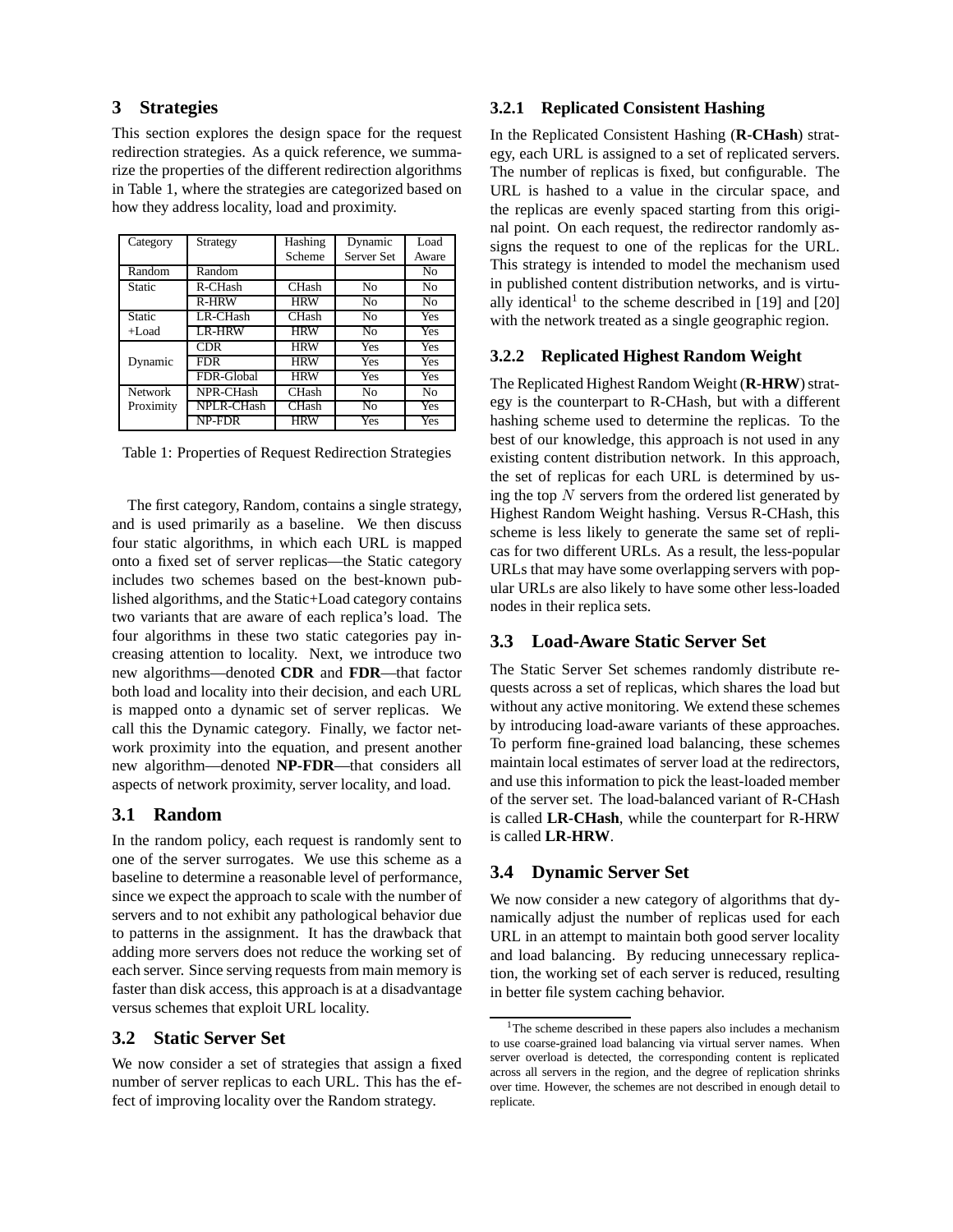## **3.4.1 Coarse Dynamic Replication**

Coarse Dynamic Replication (**CDR**) adjusts the number of replicas used by redirectors in response to server load and demand for each URL. Like R-HRW, CDR uses HRW hashing to generate an ordered list of servers. Rather than using a fixed number of replicas, however, the request target is chosen using coarse-grained server load information to select the first "available" server on the list.

Figure 1 shows how a request redirector picks the destination server for each request. This decision process is done at each redirector independently, using the load status of the possible servers. Instead of relying on heavy communications between servers and request redirectors to get server load status, we use local load information observed by each redirector as an approximation. We currently use the number of active connections to infer the load level, but we can also combine this information with response latency, bandwidth consumption, etc.

```
find_server(url, S) {
   foreach server s_i in server set S,
     weight_i = hash(url, address(s_i));sort weight;
  foreach server s_i in decreasing order of weight, {
     if satisfy load criteria(s_j) then {
        targetServer \leftarrow s_i;stop search;
     }
   }
   if targetServer is not valid then
     targetServer \leftarrow server with highest weight;
  route request url to targetServer;
}
```
Figure 1: Coarse Dynamic Replication

As the load increases, this scheme changes from using only the first server on the sorted list to spreading requests across several servers. Some documents normally handled by "busy" servers will also start being handled by less busy servers. Since this process is based on aggregate server load rather than the popularity of individual documents, servers hosting some popular documents may find more servers sharing their load than servers hosting collectively unpopular documents. In the process, some unpopular documents will be replicated in the system simply because they happen to be primarily hosted on busy servers. At the same time, if some documents become extremely popular, it is conceivable that all of the servers in the system could be responsible for serving them.

#### **3.4.2 Fine Dynamic Replication**

A second dynamic algorithm—Fine Dynamic Replication (**FDR**)—addresses the problem of unnecessary replication in CDR by keeping information on URL popularity and using it to more precisely adjust the number of replicas. By controlling the replication process, the per-server working sets should be reduced, leading to better server locality, and thereby better response time and throughput.

The introduction of finer-grained bookkeeping is an attempt to counter the possibility of a "ripple effect" in CDR, which could gradually reduce the system to roundrobin under heavy load. In this scenario, a very popular URL causes its primary server to become overloaded, causing extra load on other machines. Those machines, in turn, also become overloaded, causing documents destined for them to be served by their secondary servers. Under heavy load, it is conceivable that this displacement process ripples through the system, reducing or eliminating the intended locality benefits of this approach.

```
find_server(url, S) {
  walk_entry \leftarrow walkLenHash(url);
   w<math>len \leftarrow walk entry.length;
   foreach server s_i in server set S,
      weight_i = hash(url, address(s_i));sort weight;
   s_{candidate} \leftarrow least-loaded server of top w len servers;
   if satisfy load criteria(s_{candidate}) then {
     targetServer \leftarrow s_{candidate};if (w\_len > 1 & &
        timenow() – walk_entry.lastUpd > chqThresh)
       walk entry.length −−;
   } else {
      foreach rest server s_i in decreasing weight order {
         if satisfy load criteria(s<sub>i</sub>) then {
           targetServer \leftarrow s_j;stop search;
         }
      }
      walk_entry.length \leftarrow actual search steps;
   }
   if walk entry.length changed then
      walk entry.lastUpd ← timenow();
  if targetServer is not valid then
      targetServer \leftarrow server with highest weight;
  route request url to targetServer;
}
```
Figure 2: Fine Dynamic Replication

To reduce extra replication, FDR keeps an auxiliary structure at each redirector that maps each URL to a "walk length," indicating how many servers in the HRW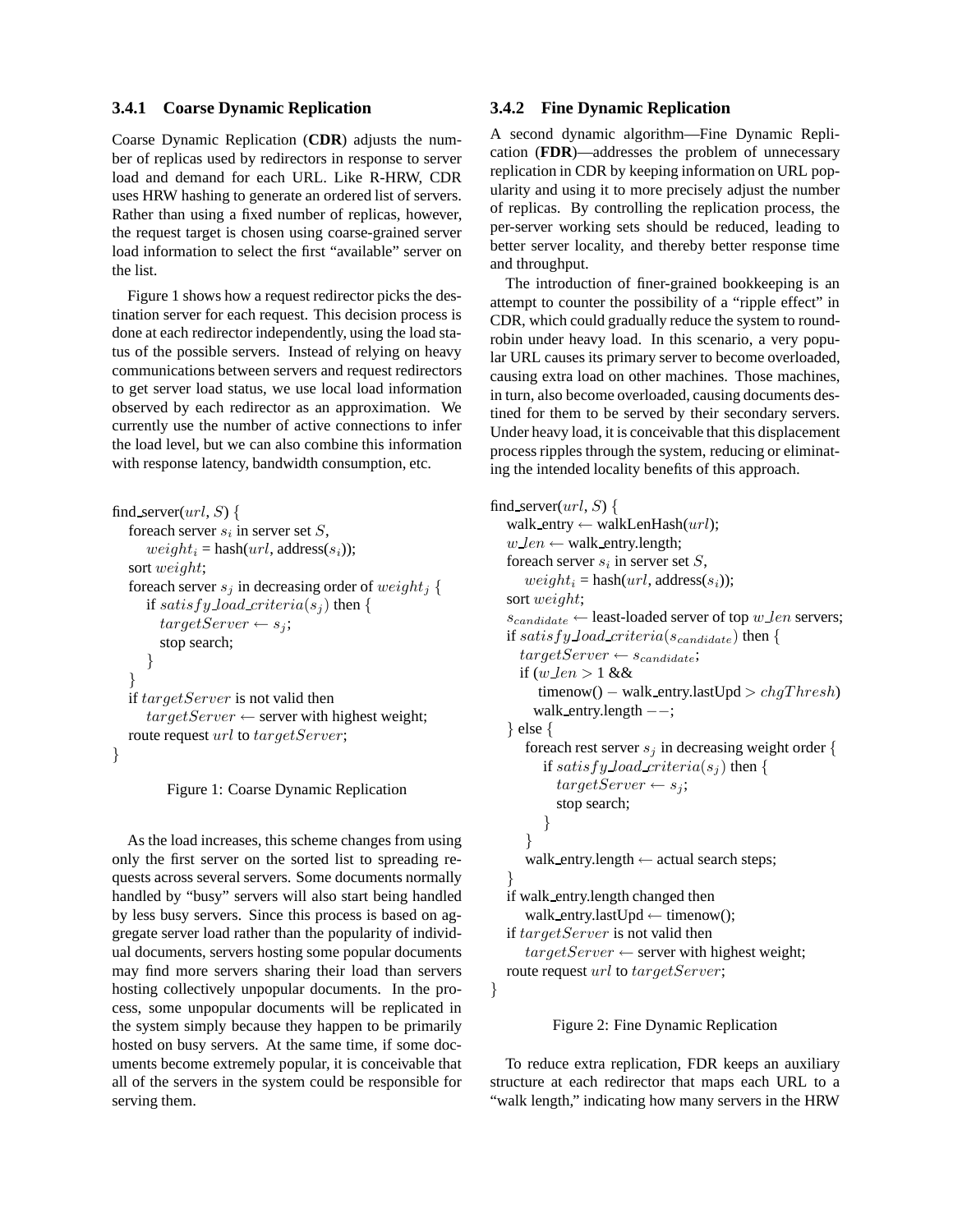list should be used for this URL. Using a minimum walk length of one provides minimal replication for most URLs, while using a higher minimum will always distribute URLs over multiple servers. When the redirector receives a request, it uses the current walk length for the URL and picks the least-loaded server from the current set. If even this server is busy, the walk length is increased and the least-loaded server is used.

This approach tries to keep popular URLs from overloading servers and displacing less-popular objects in the process. The size of the auxiliary structure is capped by hashing the URL into a range in the thousands to millions. Hash collisions may cause some URLs to have their replication policies affected by popular URLs. As long as the the number of hash values exceeds the number of servers, the granularity will be significantly better than the Coarse Dynamic Replication approach. The redirector logic for this approach is shown in Figure 2. To handle URLs that become less popular over time, with each walk length, we also keep the time of its last modification. We decrease the walk length if it has not changed in some period of time.

As a final note, both dynamic replication approaches require some information about server load, specifically how many outstanding requests can be sent to a server by a redirector before the redirector believes it is busy. We currently allow the redirectors to have 300 outstanding requests per server, at which point the redirector locally decides the server is busy. It would also be possible to calibrate these values using both local and global information—using its own request traffic, the redirector can adjust its view of what constitutes heavy load, and it can perform opportunistic communication with other redirectors to see what sort of collective loads are being generated. The count of outstanding requests already has some feedback, in the sense that if a server becomes slow due to its resources (CPU, disk, bandwidth, etc.) being stressed, it will respond more slowly, increasing the number of outstanding connections. To account for the inaccuracy of local approximation of server load at each redirector, in our evaluations, we also include a reference strategy, **FDR-Global**, where all redirectors have perfect knowledge of the load at all servers.

Conceivably, Consistent Hashing could also be used to implement CDR and FDR. We tested a CHash-based CDR and FDR, but they suffer from the "ripple effect" and sometimes yield even worse performance than loadaware static replication schemes. Part of the reason is that in Consistent Hashing, since servers are mapped onto a circular space, the relative order of servers for each URL will be *effectively* the same. This means the load migration will take an uniform pattern; and the less-popular URLs that may have overlapping servers with popular URLs are unlikely to have some other lessloaded nodes in their replica sets. Therefore, in this paper, we will only present CDR and FDR based on HRW.

## **3.5 Network Proximity**

Many commercial CDNs start server selection with network proximity matching. For instance, [19] indicates that CDN's hierarchical authoritative DNS servers can map a client's (actually its local DNS server's) IP address to a geographic region within a particular network and then combine it with network and server load information to select a server separately within each region. Other research [18] shows that in practice, CDNs succeed not by always choosing the "optimal" server, but by avoiding notably bad servers.

For the sake of studying system capacity, we make a conservative simplicifaction by treating the entire network topology as a single geographic region. We could also simply take the hierarchical region approach as in [19], however, to see the effect of *integrating* proximity into server selection, we introduce three strategies that explicitly factor intra-region network proximity into the decision. Our redirector measures servers' geographical/topological location information through *ping*, *traceroute* or similiar mechanisms and uses this information to calculate an "effective load" when choosing servers.

To calculate the *effective load*, redirectors multiply the raw load metric with a normalized *standard distance* between the redirector and the server. Redirectors gather distances to servers using round trip time (RTT), routing hops, or similar information. These raw distances are normalized by dividing by the minimum locallyobserved distance, yielding the standard distance. In our simulations, we use RTT for calculating raw distances.

**FDR with Network Proximity (NP-FDR)** is the counterpart of FDR, but it uses effective load rather than raw load. Similarly, **NPLR-CHash** is the proximityaware version of LR-CHash. The third strategy, **NPR-CHash**, adds network proximity to the load-oblivious R-CHash approach by assigning requests such that each surrogate in the fixed-size server set of a URL will get a share of total requests for that URL inversely proportional to the surrogate's distance from the redirector. As a result, closer servers in the set get a larger share of the load.

The use of effective load biases server selection in favor of closer servers when raw load values are comparable. For example, in standard FDR, raw load values reflect the fact that distant servers generate replies more slowly, so some implicit biasing exists. However, by explicitly factoring in proximity, NP-FDR attempts to reduce global resource consumption by favoring shorter network journeys.

Although we currently calculate effective load this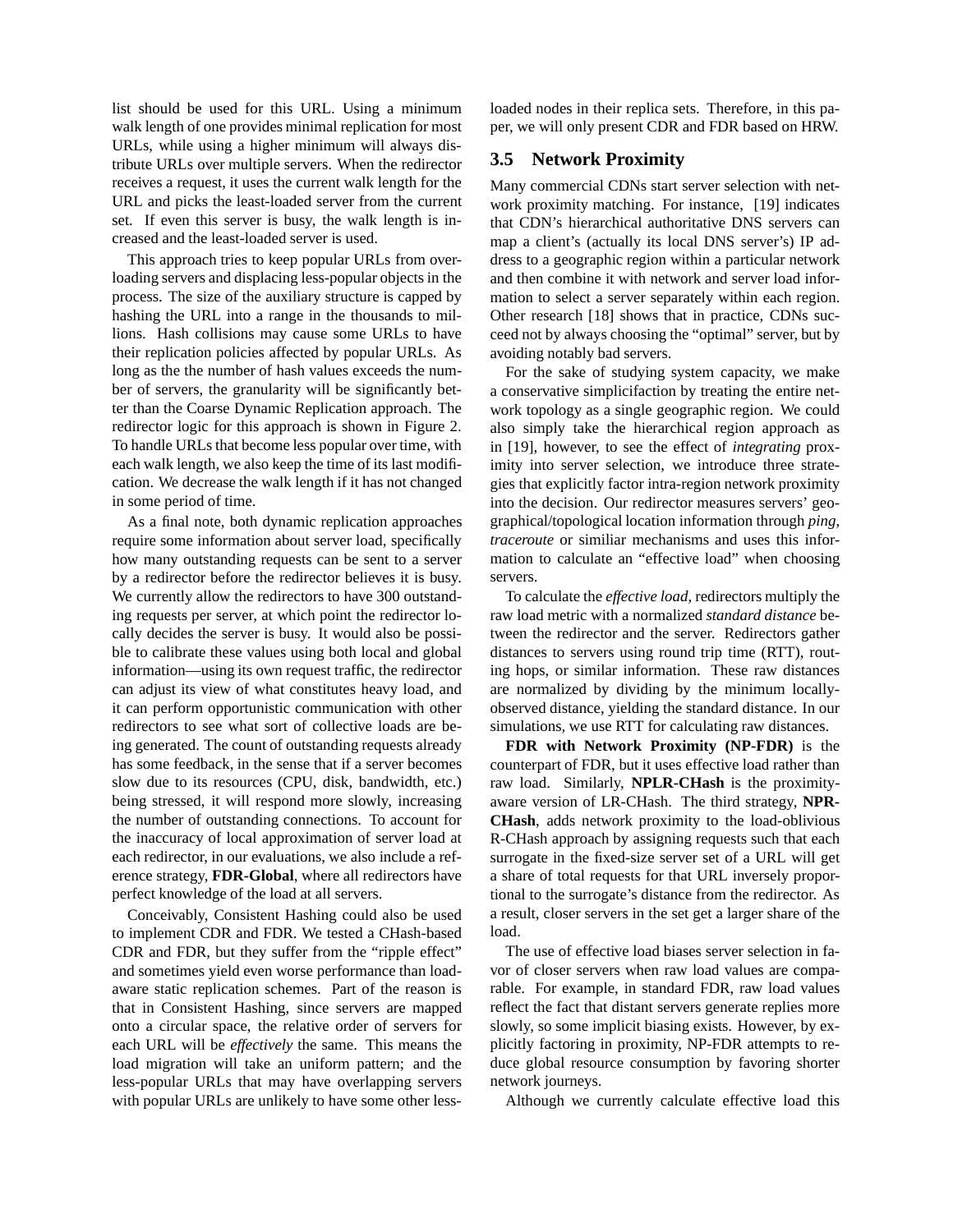way, other options exist. For example, effective load can take other dynamic load/proximity metrics into account, such as network congestion status through real time measurement, thereby reflecting instantaneous load conditions.

## **4 Evaluation Methodology**

The goal of this work is to examine how these strategies respond under different loads, and especially how robust they are in the face of flash crowds and other abnormal workloads that might be used for a DDoS attack. Attacks may take the form of legitimate traffic, making them difficult to distinguish from flash crowds.

Evaluating the various algorithms described in Section 3 on the Internet is not practical, both due to the scale of the experiment required and the impact a flash crowd or attack is likely to have on regular users. Simulation is clearly the only option. Unfortunately, there has not been (up to this point) a simulator that considers both network traffic and server load. Existing simulators either focus on the network, assuming a constant processing cost at the server, or they accurately model server processing (including the cache replacement strategy), but use a static estimate for the network transfer time. In the situations that interest us, both the network and the server are important.

To remedy this situation, we developed a new simulator that combines network-level simulation with OS/server simulation. Specifically, we combine the NS simulator with Logsim, allowing us to simulate network bottlenecks, round-trip delays, and OS/server performance. NS-2 [23] is a packet-level simulator that has been widely-used to test TCP implementations. However, it does not simulate much server-side behavior. Logsim is a server cluster simulator used in previous research on LARD [25], and it provides detailed and accurate simulation of server CPU processing, memory usage, and disk access. This section describes how we combine these two simulators, and discusses how we configure the resulting simulator to study the algorithms presented in Section 3.

## **4.1 Simulator**

A model of Logsim is shown in Figure 3. Each server node consists of a CPU and locally attached disk(s), with separate queues for each. At the same time, each server node maintains its own memory cache of a configurable size and replacement policy. Incoming requests are first put into the holding queue, and then moved to the active queue. The active queue models the parallelism of the server, for example, in multiple process or thread server systems, the maximum number of processes or threads allowed on each server.



We combined Logsim with NS-2 as follows. We keep NS-2's event engine as the main event manager, wrap each Logsim event as a NS-2 event, and insert it into the NS-2 event queue. All the callback functions are kept unchanged in Logsim. When crossing the boundary between the two simulators, tokens(continuations) are used to carry side-specific information. To speed up the simulation time, we also re-implemented several NS-2 modules and performed other optimizations.

On the NS-2 side, all packets are stored and forwarded, as in a real network, and we use two-way TCP. We currently use static routing within NS-2, although we may run simulations with dynamic routing in the future.

On the Logsim side, the costs for the basic request processing were derived by performing measurements on a 300MHz Pentium II machine running FreeBSD 2.2.5 and the Flash web server [24]. Connection establishment and tear-down costs are set at  $145\mu s$ , while transmit processing incurs  $40\mu s$  per 512 bytes. Using these numbers, an 8-KByte document can be served from the main memory cache at a rate of approximately 1075 requests/sec. When disk access is needed, reading a file from the disk has a latency of 28ms. The disk transfer time is  $410\mu s$  per 4 KBytes. For files larger than 44 KBytes, and additional 14ms is charged for every 44 KBytes of file length in excess of 44 KBytes. The replacement policy used on the servers is Greedy-Dual-Size (GDS)[5], as it appears to be the best known policy for Web workloads. 32MB memory is available for caching documents on each server and every server node has one disk. This server is intentionally slower than the current state-of-the-art (it is able to service approximately 600 requests per second), but this allows the simulation to scale to a larger number of nodes.

The final simulations are very heavy-weight, with over a thousand nodes and a very high aggregate request rate. We run the simulator on a 4-processor/667MHz Alpha with 8GB RAM. Each simulation requires 2-6GB of RAM, and generally takes 20-50 hours of wall-clock time.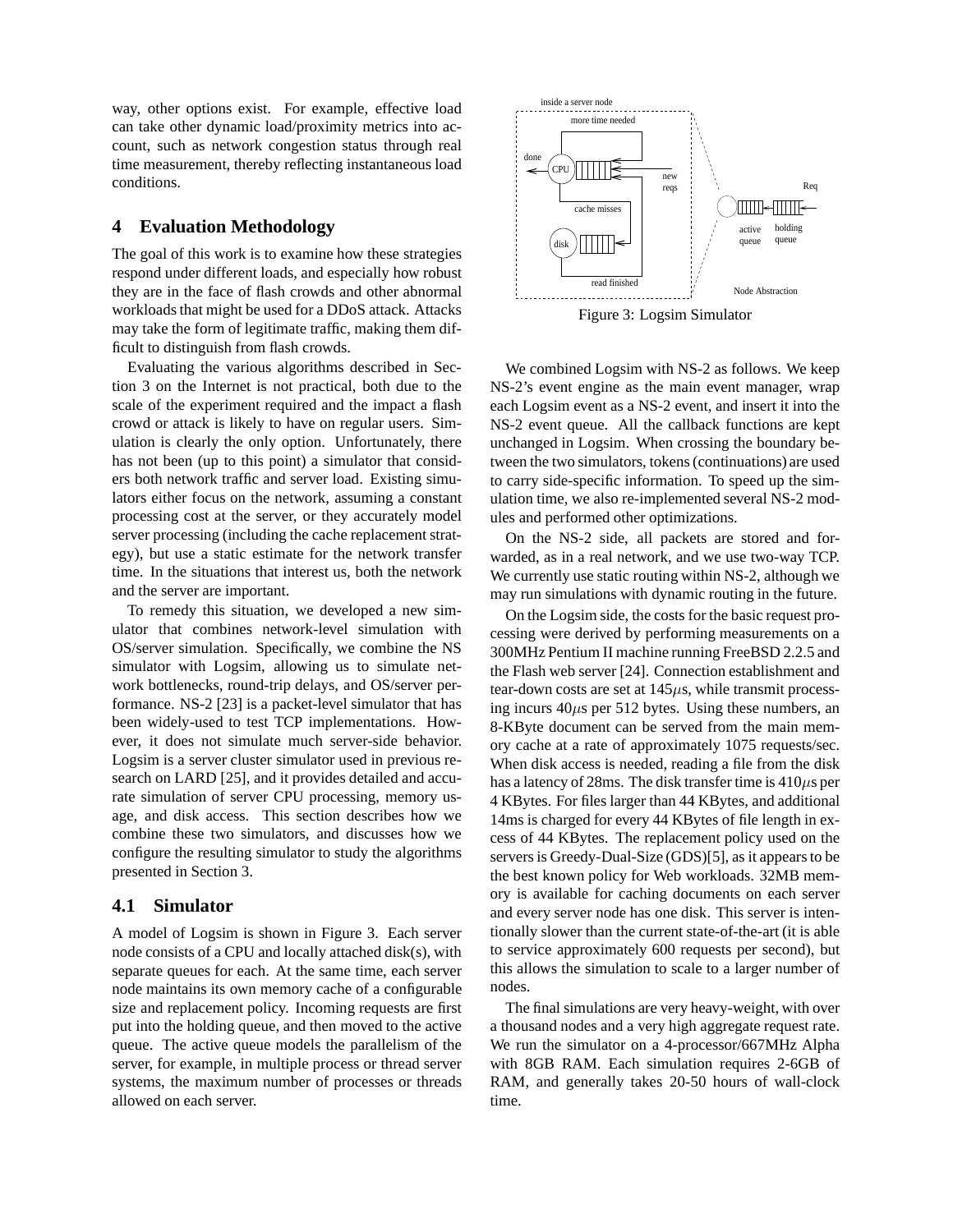### **4.2 Network Topology**

It is not easy to find a topology that is both realistic and makes the simulation manageable. We choose to use a slightly modified version the NSFNET backbone network T3 topology, as shown in Figure 4.

In this topology, the round-cornered boxes represent backbone routers with the approximate geographical location label on it. The circles, tagged as R1, R2..., are regional routers;<sup>2</sup> small circles with "C" stand for client hosts; and shaded circles with "S" are the server surrogates. In the particular configuration shown in the figure, we put 64 servers behind regional routers R0, R1, R7, R8, R9, R10, R15, R19, where each router sits in front of 8 servers. We distribute 1,000 client hosts evenly behind the other regional routers, yielding a topology of nearly 1,100 nodes. The redirector algorithms run on the regional routers that sit in front of the clients.



Figure 4: Network Topology

The latencies of servers to regional routers are set randomly between 1ms to 3ms; those of clients to regional routers are between 5ms and 20ms; those of regional routers to backbone routers are between 1 to 10ms; latencies between backbone routers are set roughly according to their geographical distances, ranging from 8ms to 28ms.

To simulate high request volume, we deliberately provision the network with high link bandwidth by setting the backbone links at 2,488Mbps, and links between regional routers and backbone routers at 622Mbps. Links between servers and regional routers are 100Mbps and those between clients and their regional servers are randomly between 10Mbps and 45Mbps. All the queues at routers are drop tail, with the backbone routers having room to buffer 1024 packets, and all other routers able to buffer 512 packets.

### **4.3 Workload and Stability**

We determine system capacity using a trace-driven simulation and gradually increase the aggregate request rate until the system fails. We use a two month trace of server logs obtained at Rice University, which contains 2.3 million requests for 37,703 files with a total size of 1,418MB [25], and has properties similar to other published traces.

The simulation starts with the clients sharing the trace and sending requests at a low aggregate rate in an openqueue model. Each client gets the name of the document sequentially from the shared trace when it needs to send a request, and the timing information in the trace is ignored. The request rate is increased by 1% every simulated six seconds, regardless of whether previous requests have completed. This approach gradually warms the server memory caches and drives the servers to their limits over time. We configure Logsim to handle at most 512 simultaneous requests and queue the rest. The simulation is terminated when the offered load overwhelms the servers.

Flash crowds, or DDoS attacks in bursty legitimate traffic form, are simulated by randomly selecting some clients as *intensive* requesters and randomly picking a certain number of hot-spot documents. These intensive requesters randomly request the hot documents at the same rate as normal clients, making them look no different than other legitimate users. We believe that this random distribution of intensive requesters and hot documents is a quite general assumption since we do not require any special detection or manual intervention to signal the start of a flash crowd or DDoS attack.

We define a server as being overloaded when it can no longer satisfy the rate of incoming requests and is unlikely to recover in the future. This approach is designed to determine when service is actually being denied to clients, and to ignore any short-term behavior which may be only undesirable, rather than fatal. Through experimentation, we find that when a server's request queue grows beyond 4 to 5 times the number of simultaneous connections it can handle, throughput drops and the server is unlikely to recover. Thus, we define the threshold for a server *failure* to be when the request queue length exceeds five times the simultaneous connection parameter. Since we increase the offered load 1% every 6 seconds, we record the request load exactly 30 seconds before the first server fails, and declare this to be the system's maximum capacity.

Although we regard any single server failure as a system failure in our simulation, the strategies we evaluate all exhibit similar behavior—significant numbers of servers fail at the same time, implying that our approach to deciding system capacity is not biased toward any particular scheme.

<sup>2</sup>These can also be thought of as edge/site routers, or the boundary to an autonomous system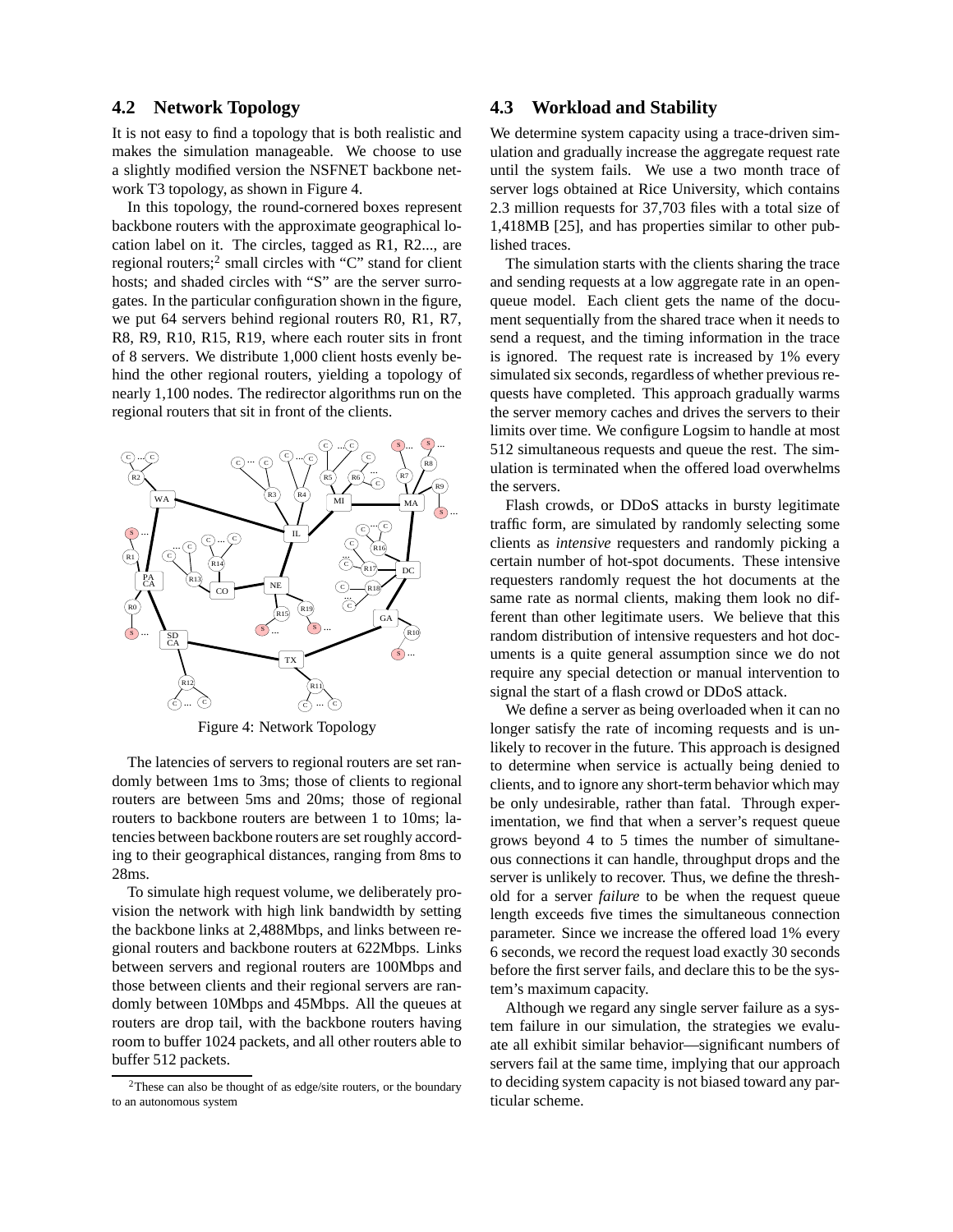

Figure 5: Capacity Comparison under Normal Load

# **5 Results**

This section evaluates how the different strategies in Table 1 perform, both under normal conditions and under flash crowds or DDoS attacks. Network proximity and other factors that affect the performance of these strategies are also addressed.

## **5.1 Normal Workload**

Before evaluating these strategies under flash crowds or other attack, we first measure their behavior under normal workloads. In these simulations, all clients generate traffic similar to normal users and gradually increase their request rates as discussed in Section 4.3. We compare aggregate system capacity and user-perceived latency under the different strategies, using the topology shown in Figure 4.

## **5.1.1 Optimal Static Replication**

The static replication schemes (R-CHash, R-HRW, and their variants) use a configurable (but fixed) number of replicas, and this parameter's value influences their performance. Using a single replica per URL perfectly partitions the file set, but can lead to early failure of servers hosting popular URLs. Using as many replicas as available servers degenerates to the Random strategy. To determine an appropriate value, we varied this parameter between 2 and 64 replicas for R-CHash when there are 64 servers available. Increasing the number of replicas per URL initially helps to improve the system's throughput as the load gets more evenly distributed. Beyond a certain point, throughput starts decreasing due to the fact that each server is presented with a larger working set, causing more disk activity. In the 64-server case—the scenario we use throughout the rest of this section—10 server replicas for each URL achieves the optimal system capacity. For all of the remaining experiments, we use this value in the R-CHash and R-HRW schemes and their variants.

#### **5.1.2 System Capacity**

The maximum aggregate throughput of the various strategies with 64 servers are shown in Figure 5. Here we do not plot all the strategies and variants, but focus on those impacting throughput substantially. Random shows the lowest throughput at 9,300 req/s before overload. The static replication schemes, R-CHash and R-HRW, outperform Random by 119% and 99%, respectively. Our approximation of static schemes' best behaviors, LR-CHash and LR-HRW, yields 173% better capacity than Random. The dynamic replication schemes, CDR and FDR, show over 250% higher throughput than Random, or more than a 60% improvement over the static approaches and 28% over static schemes with finegrained load control.

The difference between Random and the static approaches stems from the locality benefits of the hashing in the static schemes. By partitioning the working set, more documents are served from memory by the servers. Note, however, that absolute minimal replication can be detrimental, and in fact, the throughput for only two replicas in in Section 5.1.1 is actually lower than the throughput for Random. The difference in throughput between R-CHash and R-HRW is 10% in our simulation. However, this difference should not be over emphasized, because changes in the number of servers or workload can cause their relative ordering to change. Considering load helps the static schemes gain about 25% better throughput, but they still do not exceed the dynamic approaches.

The performance difference between the static (including with load control) and dynamic schemes stems from the adjustment of the number of replicas for the documents. FDR also shows 2% better capacity than CDR.

Interestingly, the difference between our dynamic schemes (with only local knowledge) and the FDR-Global policy (with perfect global knowledge) is minimal. These results suggest that request distribution policies not only fare well with only local information, but that adding more global information may not gain much in system capacity.

Examination of what ultimately causes overload in these systems reveals that, under normal load, the server's behavior is the factor that determines the performance limit of the system. None of the schemes suffers from saturated network links in these non-attack simulations. For Random, due to the large working set, the disk performance is the limit of the system, and before system failure, the disks exhibit almost 100% activity while the CPU remains largely idle. The R-CHash, R-HRW and LR-CHash and LR-HRW exhibit much lower disk utilization at comparable request rates; but by the time the system becomes overloaded, their bottleneck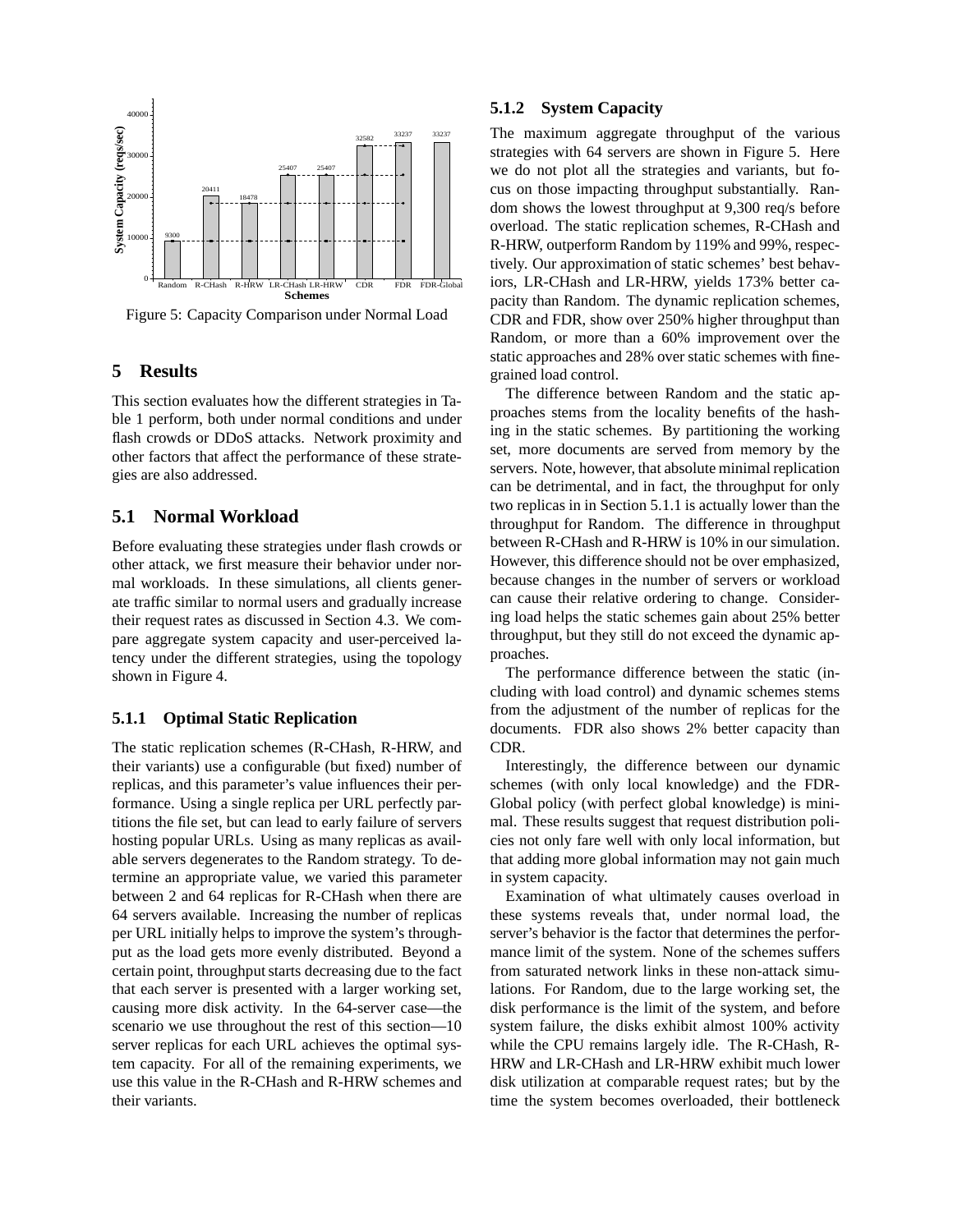

Figure 6: Response Latency Distribution under Normal Load

| Utilization   |       | CPU(%) | DISK (%) |        |
|---------------|-------|--------|----------|--------|
| Scheme        | Mean  | Stddev | Mean     | Stddev |
| Random        | 21.03 | 1.36   | 100.00   | 0.00   |
| R-CHash       | 57.88 | 18.36  | 99.15    | 3.89   |
| $R$ - $HRW$   | 47.88 | 15.33  | 99.74    | 1.26   |
| $LR$ -CHash   | 59.48 | 18.85  | 97.83    | 12.51  |
| <b>LR-HRW</b> | 58.43 | 16.56  | 99.00    | 5.94   |
| CDR           | 90.07 | 11.78  | 36.10    | 25.18  |
| <b>FDR</b>    | 93.86 | 7.58   | 33.96    | 20.38  |
| FDR-Global    | 91.93 | 11.81  | 17.60    | 15.43  |

Table 2: Server Resource Utilization at Overload

also becomes the disk and the CPU is roughly 50-60% utilized on average. In the CDR and FDR cases, at system overload, the average CPU is over 90% busy, while most of the disks are only 10-70% utilized. Table 2 summarizes resource utilization of different schemes before server failures (not at the same time point).

These results suggest that the CDR and FDR schemes are the best suited for technology trends, and can most benefit from upgrading server capacities. The throughput of our simulated machines is lower than what can be expected from state-of-the-art machines, but this decision to scale down resources was made to keep the simulation time manageable. *With faster simulated machines, we expect the gap between the dynamic schemes and the others to grow even larger.*

## **5.1.3 Response Latency**

Along with system capacity, the other metric of interest is user-perceived latency, and we find that our schemes also perform well in this regard. To understand the latency behavior of these systems, we use the capacity measurements from Figure 5 and analyze the latency of all of the schemes whenever one category reaches its performance limit. For schemes with similar performance in the same category, we pick the lower limit for the analysis so that we can include numbers for the higher-performing scheme. In all cases, we present the cumulative distribution of all request latencies as well as some statistics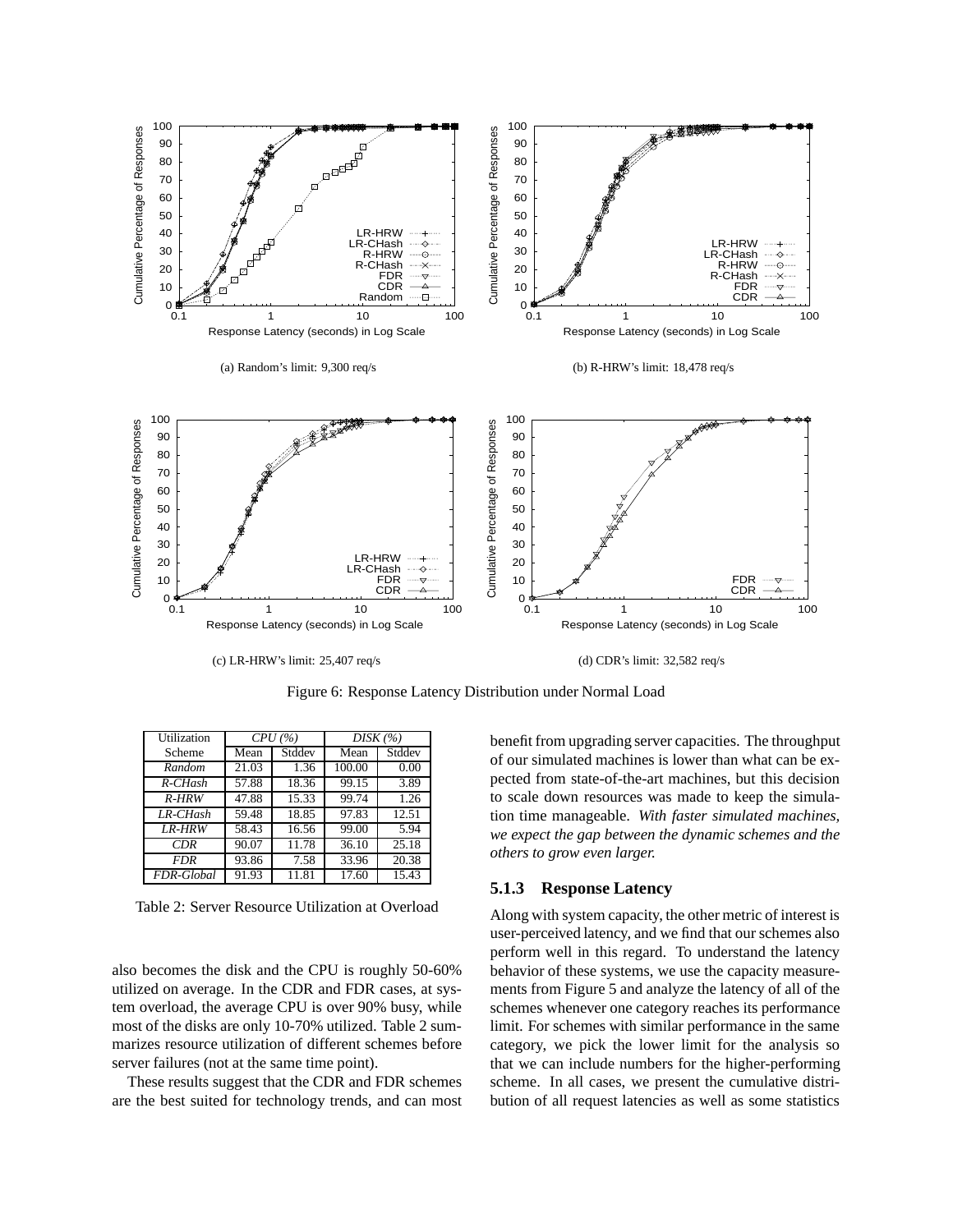| Reg Rate     |      |      | $9,300$ rea/s |          |      |      | $18,478$ req/s |          |      |      | $25,407$ reg/s |          | $32,582$ reg/s |      |      |          |
|--------------|------|------|---------------|----------|------|------|----------------|----------|------|------|----------------|----------|----------------|------|------|----------|
| Latency      | u    | 50%  | 90%           | $\sigma$ |      | 50%  | 90%            | $\sigma$ |      | 50%  | 90%            | $\sigma$ | u              | 50%  | 90%  | $\sigma$ |
| Random       | 3.95 | .78  | 1.32          | 6.99     |      |      |                |          |      |      |                |          |                |      |      |          |
| R-CHash      | 0.79 | 0.53 | 1.46          | 2.67     | 1.01 | 0.57 | 1.98           | 3.58     |      |      |                |          |                |      |      |          |
| <b>R-HRW</b> | 0.81 | 0.53 | 1.49          | 2.83     | 1.07 | 0.57 | 2.28           | 3.22     |      |      |                |          |                |      |      |          |
| LR-CHash     | 0.68 | 0.44 | 1.17          | 2.50     | 0.87 | 0.51 | 1.82           | 2.74     | 1.19 | 0.60 | 2.47           | 3.79     |                |      |      |          |
| LR-HRW       | 0.68 | 0.44 | 1.18          | 2.50     | 0.90 | 0.51 | . 89           | 3.13     | 1.27 | 0.64 | 2.84           | 3.76     |                |      |      |          |
| <b>CDR</b>   | 1.16 | 0.52 | 1.47          | 5.96     | 1.35 | 0.55 | 1.75           | 6.63     | 1.86 | 0.63 | 4.49           | 6.62     | 2.37           | l.12 | 5.19 | 7.21     |
| <b>FDR</b>   | 1.10 | 0.52 | 1.48          | 5.49     | 1.35 | 0.54 | 1.64           | 6.70     | 1.87 | 0.62 | 3.49           | 6.78     | 2.22           | 0.87 | 4.88 | 7.12     |
| FDR-Global   | 0.78 | 0.50 | 1.42          | 2.88     | 0.97 | 0.54 | 1.58           | 5.69     | 1.11 | 0.56 | l.86           | 5.70     | 1.35           | 0.66 | 2.35 | 6.29     |

Table 3: Response Latency of Different Strategies under Normal Load.  $\mu$  — Mean,  $\sigma$  — Standard Deviation.

about the distribution.

Figure 6 plots the cumulative distribution of latencies at four request rates: the maximums for Random, R-HRW, LR-HRW, and CDR (the algorithm in each category with the smallest maximum throughput). The  $x$ axis is in log scale and shows the time needed to complete requests. The y-axis shows what fraction of all requests finished in that time. The data in Table 3 gives mean, median, 90th percentile and standard deviation details of response latencies at our comparison points.

The response time improvement from exploiting locality is most clearly seen in Figure 6a. At Random's capacity, most responses complete under 4 seconds, but a few responses take longer than 40 seconds. In contrast, all other strategies have median times almost one-fourth that of Random, and even their 90th percentile results are less than Random's median. These results, coupled with the disk utilization information, suggest that most requests in the Random scheme are suffering from disk delays, and that the locality improvement techniques in the other schemes are a significant benefit.

The benefit of FDR over CDR is visible in Figure 6d, where the plot for FDR lies to the left of CDR. The statistics also show a much better median response time, in addition to better mean and 90th percentile numbers. FDR-Global has better numbers in all cases than CDR and FDR, due to its perfect knowledge of server load status.

An interesting observation is that when compared to the static schemes, dynamic schemes have worse mean times but comparable/better medians and 90th percentile results. We believe this behavior stems from the time required to serve the largest files. Since these files are less popular, the dynamic schemes replicate them less than the static schemes do. As a result, these files are served from a smaller set of servers, causing them to be served more slowly than if they were replicated more widely. We do not consider this behavior to be a significant drawback, and note that some research explicitly aims to achieve this effect [10, 11]. We will revisit large file issues in section 5.4.2.



Figure 7: System Scalability under Normal Load

### **5.1.4 Scalability**

Robustness not only comes from resilience with certain resources, but also from good scalability with increasing resources. We repeat similar experiments with different number of servers, from 8 to 128, to test how well these strategies scale. The number of server-side routers is not changed, but instead, more servers are attached to each server router as the total number of servers increases.

We plot system capacity against the number of servers in Figure 7. They all display near-linear scalability, implying all of them are reasonably good strategies when the system becomes larger. Note, for CDR and FDR with 128 servers, our original network provision is a little small. The bottleneck in that case is the link between the server router and backbone router, which is 622Mbps. In this scenario, each server router is handling 16 servers, giving each server on average only 39Mbps of traffic. At 600 reqs/s, even an average size of 10KB requires 48Mbps. Under this bandwidth setup, CDR and FDR yield similar system capacity as LR-CHash and LR-HRW, and all these 4 strategies saturate server-router-tobackbone links. To remedy this situation, we run simulations of 128 servers for all strategies with doubled bandwidth on both the router-to-backbone and backbone links. Performance numbers of 128 servers under these faster links are plotted in the graph instead. This problem can also be solved by placing fewer servers behind each pipe and instead spreading them across more locations.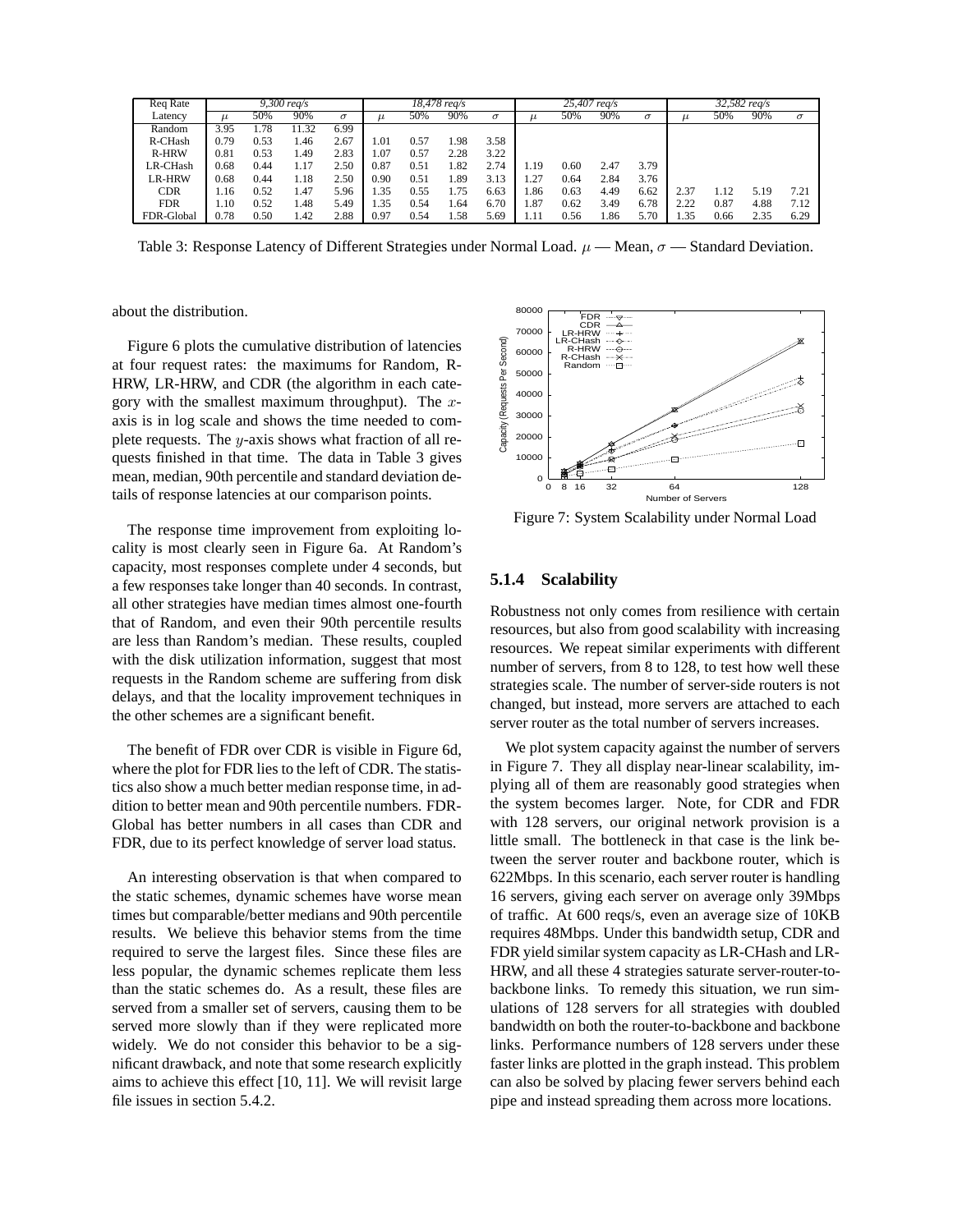## **5.2 Behavior Under Flash Crowds**

Having established that our new algorithms perform well under normal workloads, we now evaluate how they behave when the system is under a flash crowd or DDoS attack. To simulate a flash crowd, we randomly select 25% of the 1,000 clients to be *intensive* requesters, where each of these requesters repeatedly issues requests from a small set of pre-selected URLs with an average size of about 6KB.

#### **5.2.1 System Capacity**

Figure 8 depicts the system capacity of 64 servers under a flash crowd with a set of 10 URLs. In general, it exhibits similar trends as the no-attack case shown in Figure 5. Importantly, the CDR and FDR schemes still yield the best throughput, making them most robust to flash crowds or attacks. Two additional points deserve more attention.

First, FDR now has a similar capacity with CDR, but still is more desirable as it provides noticeably better latency, as we will see later. FDR's benefit over R-CHash and R-HRW has grown to 91% from 60% and still outperforms LR-CHash and LR-HRW by 22%.



Figure 8: Capacity Comparison Under Flash Crowds

Second, the absolute throughput numbers tend to be larger than the no-attack case, because the workload is also different. Here, 25% of the traffic is now concentrated on 10 URLs, and these attack URLs are relatively small, with an average size of 6KB. Therefore, relative difference among different strategies within each scenario yields more useful information than simply comparing performance numbers across these two scenarios.

### **5.2.2 Response Latency**

The cumulative distribution of response latencies for all seven algorithms under attack are shown in Figure 9. Also, the statistics for all seven algorithms and FDR-Global are given in Table 4. As seen from the figure and table, R-CHash, R-HRW, LR-CHash, LR-HRW CDR and FDR still have far better latency than Random, and static schemes are a little better than CDR and FDR at Random, R-HRW's and LR-HRW's failure points; and LR-CHash and LR-HRW yields slightly better latency than R-CHash and R-HRW.

As we explained earlier, CDR and FDR adjust the server replica set in response to request volume. The number of replicas that serve attack URLs increases as the attack ramps up, which may adversely affect serving non-attack URLs. However, the differences in the mean, median, and 90-percentile are not large, and all are probably acceptable to users. The small price paid in response time for CDR and FDR brings us higher system capacity, and thus, stronger resilience to various loads.

#### **5.2.3 Scalability**

We also repeat the scalability test under flash crowd or attack, where 250 clients are *intensive* requesters that repeatedly request 10 URLs. As shown in Figure 10, all strategies scale linearly with the number of servers. Again, in the 128-server cases, we use doubled bandwidth on the router-to-backbone and backbone links.



Figure 10: System Scalability under Flash Crowds

#### **5.2.4 Various Flash Crowds**

Throughout our simulations, we have seen that a different number of *intensive* requesters, and a different number of hot or attacked URLs, have an impact on system performance. To further investigate this issue, we carry out a series of simulations by varying both the number of intensive requesters and the number of hot URLs. Since it is impractical to exhaust all possible combinations, we choose two classes of flash crowds. One class has a single hot URL of size 1KB. This represents a small home page of a website. The other class has 10 hot URLs averaging 6KB, as before. In both cases, we vary the percentage of the 1000 clients that are intensive requesters from 10% to 80%. The results of these two experiments with 32 servers are shown in Figures 11 and 12, respectively.

In the first experiment, as the portion of *intensive* requesters increases, more traffic is concentrated on this one URL, and the request load becomes more unbalanced. Random, CDR and FDR adapt to this change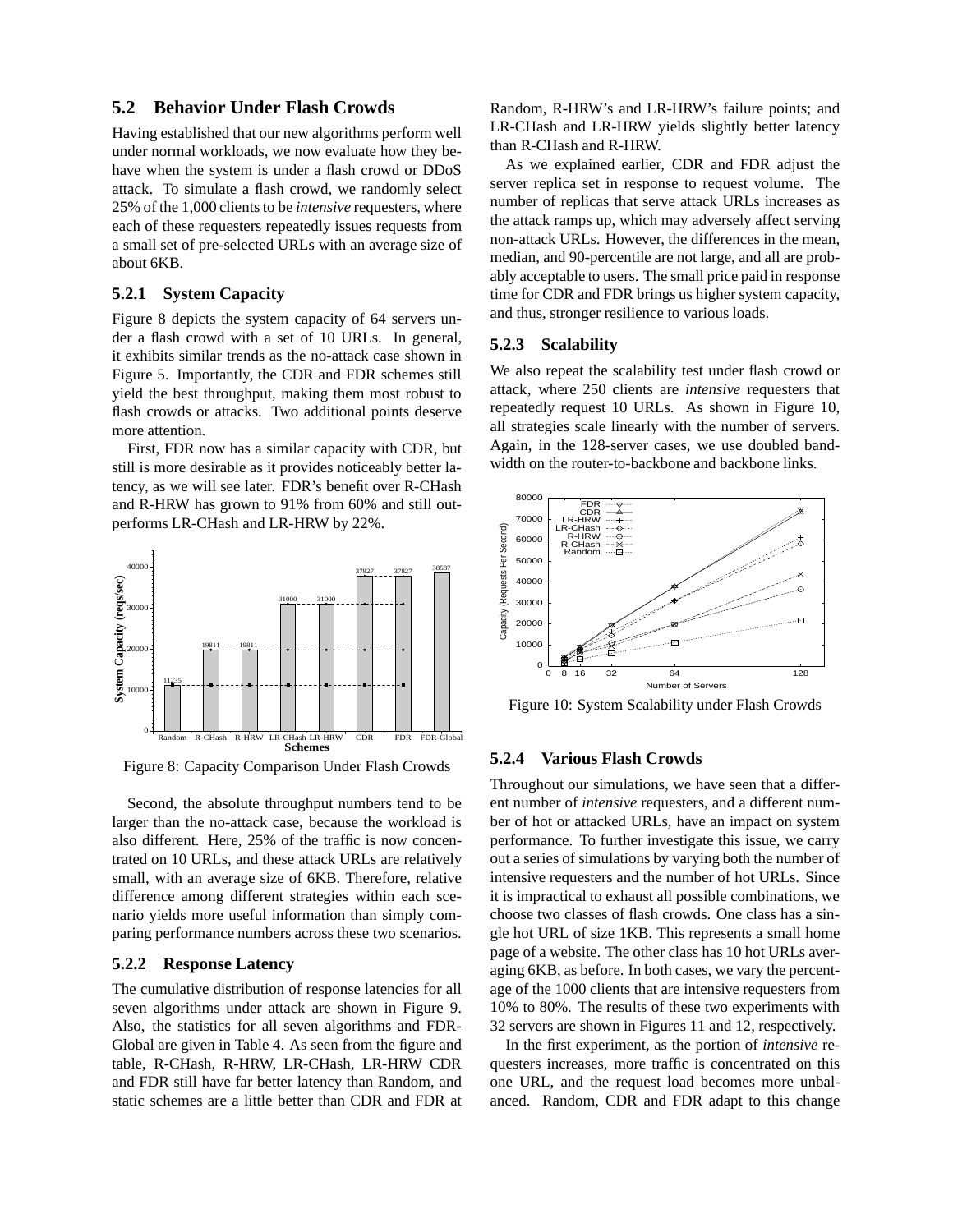

Figure 9: Response Latency Distribution under Flash Crowds

well and yield increasing throughput. This benefit comes from their ability to spread load across more servers. However, CDR and FDR behave better than Random because they not only adjust the server replica set on demand, but also maintain server locality for less popular URLs. In contrast, R-HRW, R-CHash, LR-HRW and LR-CHash suffer with more intensive requesters or attackers, since their fixed number of replicas for each URL cannot handle the high volume of requests for one URL. In the 10-URL case, the change in system capacity looks similar to the 1-URL case, except that due to more URLs being intensively requested or attacked, FDR, CDR and Random cannot sustain the same high throughput. We continue to investigate the effects of more attack URLs and other strategies.

Another possible DDoS attack scenario is to randomly select a wide range of URLs. In the case that these URLs are valid, the dynamic schemes "degenerate" into one server for each URL. This is the desirable behavior for this attack as it increases the cache hit rates for all the servers. In the event that the URLs are invalid, and the servers are actually reverse proxies (as is typically the case in a CDN), then these invalid URLs are forwarded to the server-of-origin, effectively overloading it. Servers must address this possibility by throttling the number of URL-misses they forward.

To summarize, under flash crowds or attacks, CDR and FDR sustain very high request volumes, making overloading the whole system significantly harder and thereby greatly improving the CDN system's overall robustness.

## **5.3 Proximity**

The previous experiments focus on system capacity under different loads. We now compare the strategies that factor network closeness into server selection—Static (NPR-CHash), Static+Load (NPLR-CHash), and Dynamic (NP-FDR)—with their counterparts that ignore proximity. We test the 64-server cases in the same scenarios as in Section 5.1 and 5.2.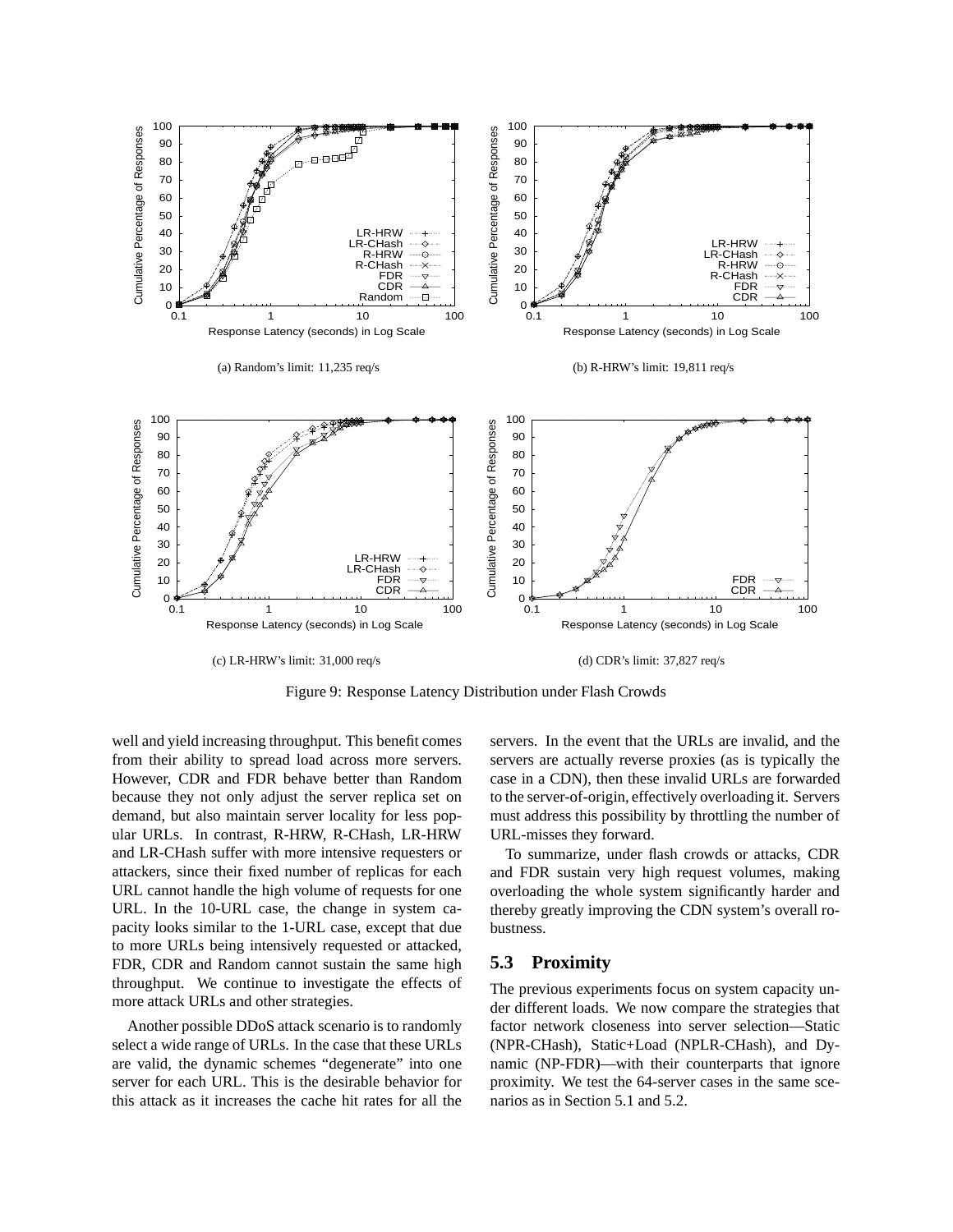| Reg Rate   |       |      | $11.235$ rea/s |          |      |      | $19.811$ rea/s |          |      |      | $31,000$ rea/s |          | $37,827$ reg/s |        |      |          |
|------------|-------|------|----------------|----------|------|------|----------------|----------|------|------|----------------|----------|----------------|--------|------|----------|
| Latency    | $\mu$ | 50%  | 90%            | $\sigma$ |      | 50%  | 90%            | $\sigma$ |      | 50%  | 90%            | $\sigma$ | u              | 50%    | 90%  | $\sigma$ |
| Random     | 2.37  | 0.64 | 8.57           | 5.29     |      |      |                |          |      |      |                |          |                |        |      |          |
| R-CHash    | 0.73  | 0.53 | 1.45           | 2.10     | 0.81 | 0.53 | . 57           | 2.59     |      |      |                |          |                |        |      |          |
| R-HRW      | 0.73  | 0.52 | 1.45           | 2.11     | 0.76 | 0.52 | . 51           | 2.51     |      |      |                |          |                |        |      |          |
| LR-CHash   | 0.62  | 0.45 | 1.15           | 1.70     | 0.67 | 0.45 | .23            | 2.42     | 0.96 | 0.52 | 86             | 3.55     |                |        |      |          |
| LR-HRW     | 0.63  | 0.45 | 1.18           | 1.80     | 0.67 | 0.46 | 1.26           | 2.65     | 1.07 | 0.53 | 2.19           | 3.52     |                |        |      |          |
| <b>CDR</b> | . 19  | 0.55 | 1.72           | 5.40     | 1.25 | 0.55 | 1.86           | 5.51     | 1.80 | 0.76 | 4.35           | 6.08     | 2.29           | . . 50 | 4.20 | 6.41     |
| <b>FDR</b> | .22   | 0.55 | 1.81           | 5.71     | 1.18 | 0.55 | 1.83           | 5.27     | 1.64 | 0.66 | 3.57           | 5.95     | 2.18           | 1.14   | 4.15 | 6.63     |
| FDR-Global | 0.91  | 0.55 | 1.66           | 4.09     | 0.90 | 0.53 | 1.60           | 4.59     | 0.98 | 0.54 | 1.74           | 5.08     | 1.20           | 0.56   | 1.99 | 5.53     |

Table 4: Response Latency of Different Strategies under Flash Crowds.  $\mu$  — Mean,  $\sigma$  — Standard Deviation.



Figure 11: 1 Hot URL, 32 Servers, 1000 Clients

|               |              | System Capacity (reqs/sec) |                     |  |  |  |  |  |  |  |  |  |  |  |
|---------------|--------------|----------------------------|---------------------|--|--|--|--|--|--|--|--|--|--|--|
| Category      | Scheme       | Normal                     | <b>Flash Crowds</b> |  |  |  |  |  |  |  |  |  |  |  |
| <b>Static</b> | NPR-CHash    | 14409                      | 14409               |  |  |  |  |  |  |  |  |  |  |  |
|               | R-CHash      | 20411                      | 19811               |  |  |  |  |  |  |  |  |  |  |  |
| <b>Static</b> | NPLR-CHash   | 24173                      | 30090               |  |  |  |  |  |  |  |  |  |  |  |
| $+$ Load      | LR-CHash     | 25407                      | 31000               |  |  |  |  |  |  |  |  |  |  |  |
| Dynamic       | $NP$ - $FDR$ | 31000                      | 34933               |  |  |  |  |  |  |  |  |  |  |  |
|               | <i>FDR</i>   | 33237                      | 37827               |  |  |  |  |  |  |  |  |  |  |  |

Table 5: Proximity's Impact on Capacity

Table 5 shows the capacity numbers of these strategies under both normal load and flash crowds of 250 intensive requesters with 10 hot URLs. As we can see, adding network proximity into server selection slightly decreases systems capacity in the case of NPLR-CHash and NP-FDR. However, the throughput drop of NPR-CHash compared with R-CHash is considerably large. Part of reason is that in LR-CHash and FDR, server load information already conveys the distance of a server. However, in the R-CHash case, the redirector randomly choosing among all replicas causes the load to be evenly distributed, while NPR-CHash puts more burden on closer servers, resulting in unbalanced server load.

We further investigate the impact of network proximity on response latency. In Table 6 and 7, we show the latency statistics under both normal load and flash crowds. As before, we choose to show numbers at the capacity limits of Random, NPR-CHash, NPLR-CHash and NP-FDR. We can see that when servers



Figure 12: 10 Hot URL, 32 Servers, 1000 Clients

are not loaded, all schemes with network proximity taken into consideration—NPR-CHash, NPLR-CHash and NP-FDR—yield better latency. When these schemes reach their limit, NPR-CHash and NP-FDR still demonstrate significant latency advantage over R-CHash and FDR, respectively.

Interestingly, NPLR-CHash underperforms LR-CHash in response latency at its limit of 24,173 req/s and 30,090 req/s. NPLR-CHash is basically LR-CHash using effective load. When all the servers are not loaded, it redirects more requests to nearby servers, thus shortening the response time. However, as the load increases, in order for a remote server to get a share of load, a local server has to be much more overloaded than the remote one, inversely proportional to their distance ratio. Unlike NP-FDR, there is no load threshold control in NPLR-CHash, so it is possible that some close servers get significantly more requests, resulting in slow processing and longer responses. In a summary, considering proximity may benefit latency, but it can also impact capacity. NP-FDR, however, achieves a good balance of both.

#### **5.4 Other Factors**

#### **5.4.1 Heterogeneity**

To determine the impact of network heterogeneity on our schemes, we explore the impact of non-uniform server network bandwidth. In our original setup, all firstmile links from the server have bandwidths of 100Mbps. We now randomly select some of the servers and re-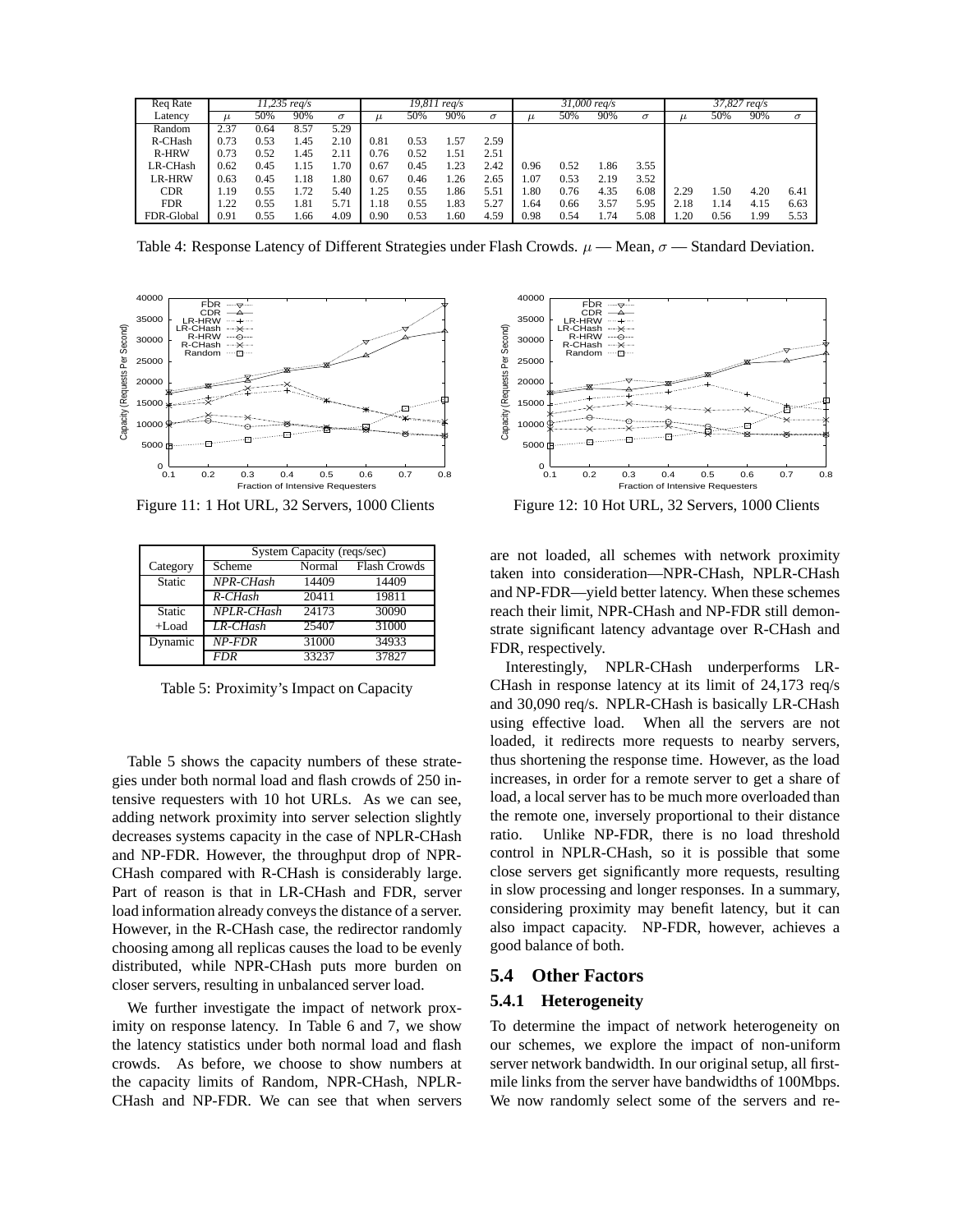| Reg Rate   |       |      | $9,300$ rea/s |          |      |      | $14,409$ req/s | $24,173$ reg/s |      |      |      |          | $31,000$ rea/s |      |      |          |
|------------|-------|------|---------------|----------|------|------|----------------|----------------|------|------|------|----------|----------------|------|------|----------|
| Latency    | $\mu$ | 50%  | 90%           | $\sigma$ |      | 50%  | 90%            | $\sigma$       |      | 50%  | 90%  | $\sigma$ | $\mu$          | 50%  | 90%  | $\sigma$ |
| Random     | 3.95  | .78  | 11.32         | 6.99     |      |      |                |                |      |      |      |          |                |      |      |          |
| NPR-CHash  | 0.66  | 0.42 | .21           | 2.20     | 0.76 | 0.44 | l.51           | 2.30           |      |      |      |          |                |      |      |          |
| R-CHash    | 0.79  | 0.53 | .46           | 2.67     | 0.82 | 0.56 | 1.63           | 2.50           |      |      |      |          |                |      |      |          |
| NPLR-CHash | 0.57  | 0.36 | 0.93          | 2.00     | 0.68 | 0.39 | 1.33           | 2.34           | .34  | 0.55 | 2.63 | 4.73     |                |      |      |          |
| LR-CHash   | 0.68  | 0.44 | 1.17          | 2.50     | 0.71 | 0.48 | .43            | 2.19           | .04  | 0.50 | 1.95 | 3.44     |                |      |      |          |
| NP-FDR     | 0.70  | 0.50 | 1.42          | 1.63     | 0.67 | 0.49 | 1.33           | .56            | 0.80 | 0.49 | 1.55 | 2.82     | .08            | 0.53 | 1.96 | 3.54     |
| <b>FDR</b> | 1.10  | 0.52 | 1.48          | 5.49     | 1.25 | 0.54 | 1.71           | 5.87           | .60  | 0.57 | 2.10 | 6.84     | . 88           | 0.59 | 3.72 | 7.25     |

Table 6: Proximity's Impact on Response Latency under Normal Load.  $\mu$  — Mean,  $\sigma$  — Standard Deviation.

| Reg Rate   |       | $11,235$ reg/s |      |          |      | $14.409$ rea/s |      |          | $30.090$ rea/s |      |      |          | $34,933$ reg/s |      |      |          |
|------------|-------|----------------|------|----------|------|----------------|------|----------|----------------|------|------|----------|----------------|------|------|----------|
| Latency    | $\mu$ | 50%            | 90%  | $\sigma$ | u    | 50%            | 90%  | $\sigma$ |                | 50%  | 90%  | $\sigma$ |                | 50%  | 90%  | $\sigma$ |
| Random     | 2.37  | 0.64           | 8.57 | 5.29     |      |                |      |          |                |      |      |          |                |      |      |          |
| NPR-CHash  | 0.61  | 0.42           | 1.15 | .76      | 0.63 | 0.41           | 1.08 | 2.34     |                |      |      |          |                |      |      |          |
| R-CHash    | 0.73  | 0.53           | 1.45 | 2.10     | 0.73 | 0.52           | 1.38 | 2.50     |                |      |      |          |                |      |      |          |
| NPLR-CHash | 0.53  | 0.36           | 0.90 | 1.75     | 0.55 | 0.35           | 0.91 | 2.29     | .29            | 0.61 | 2.65 | 3.94     |                |      |      |          |
| LR-CHash   | 0.62  | 0.45           | 1.15 | . . 70   | 0.64 | 0.44           | 1.13 | 2.56     | 0.90           | 0.49 | 1.73 | 3.44     |                |      |      |          |
| NP-FDR     | 0.70  | 0.50           | 1.45 | .68      | 0.66 | 0.45           | 1.34 | 1.63     | 0.81           | 0.47 | .64  | 2.55     | 0.99           | 0.51 | 1.92 | 3.26     |
| <b>FDR</b> | .22   | 0.55           | 1.81 | 5.71     | 1.07 | 0.54           | 1.67 | 5.47     | 1.60           | 0.66 | 3.49 | 5.90     | .84            | 0.78 | 4.15 | 6.31     |

Table 7: Proximity's Impact on Response Latency under Flash Crowds.  $\mu$  — Mean,  $\sigma$  — Standard Deviation.

duce their link bandwidth by an order of magnitude, to 10Mbps. We want to test how different strategies respond to this heterogeneous environment. We pick representative schemes from each category: Random, R-CHash, LR-CHash and FDR and stress them under both normal load and flash crowd similar to network proximity case. Table 8 summarizes our findings on system capacities with 64 servers.

|             |       | Portion of Slower Links |       |                     |       |       |  |  |  |  |  |  |  |  |  |
|-------------|-------|-------------------------|-------|---------------------|-------|-------|--|--|--|--|--|--|--|--|--|
| Redirection |       | Normal Load             |       | <b>Flash Crowds</b> |       |       |  |  |  |  |  |  |  |  |  |
| Schemes     | 0%    | 10%                     | 30%   | 0%                  | 10%   | 30%   |  |  |  |  |  |  |  |  |  |
| Random      | 9300  | 8010                    | 8010  | 11235               | 8449  | 8449  |  |  |  |  |  |  |  |  |  |
| R-CHash     | 20411 | 7471                    | 7471  | 19811               | 7110  | 7110  |  |  |  |  |  |  |  |  |  |
| LR-CHash    | 25407 | 23697                   | 19421 | 31000               | 26703 | 22547 |  |  |  |  |  |  |  |  |  |
| <i>FDR</i>  | 33237 | 31000                   | 25407 | 37827               | 34933 | 29496 |  |  |  |  |  |  |  |  |  |

Table 8: Capacity (reqs/sec) with Heterogeneous Server Bandwidth,

From the table we can see, under both normal load and flash crowds, Random and R-CHash are hurt badly because they are load oblivious and keep assigning requests to servers with slower links thereby overload them early. In contrast, LR-CHash and FDR only suffer slight performance downgrade. However, FDR still maintains advantage over LR-CHash, due to its dynamic expanding of server set for hot URLs.

## **5.4.2 Large File Effects**

As we discussed at the end of section 5.1.3, the worse mean response times of dynamic schemes come from serving large files with a small server set. Our first attempt to remedy this situation is to handle the largest files specially. Analysis of our request trace indicates that 99% of the files are smaller than 530KB, so we use this value as a threshold to trigger special large file treatment. For these large files, there are two simple ways to redirect requests for them. One is to redirect these requests to a random server, which we call T-R (tail-random). The other is to redirect these requests to a least loaded member in a server set of fixed size (larger than one), which we call T-S (tail-static). Both of these approaches enlarge the server set serving large files. We repeat experiments of 64 server cases in Section 5.1 and 5.2 using these two new approaches, where T-S employs a 10-replica server set for large files in the distribution tail. Handling the tail specially yields slightly better capacity than standard CDR or FDR, but the latency improves significantly. Table 9 summarizes latency results under normal load. As we can see, the T-R and T-S versions of CDR and FDR usually generate better latency numbers than LR-CHash and LR-HRW. Results under flash crowds are similar. This confirms our assertion about large file effects.

### **6 Related Work and Discussion**

**Cluster Schemes:** Approaches for request distribution in clusters [8, 12, 17] generally use a switch/router through which all requests for the cluster pass. As a result, they can use various forms of feedback and load information from servers in the cluster to improve system performance. In these environments, the delay between the redirector and the servers is minimal, so they can have tighter coordination [2] than in schemes like ours, which are developed for wide-area environments. We do, however, adapt the fine-grained server set accounting from the LARD/R approach [25] for our Fine Dynamic Replication approach.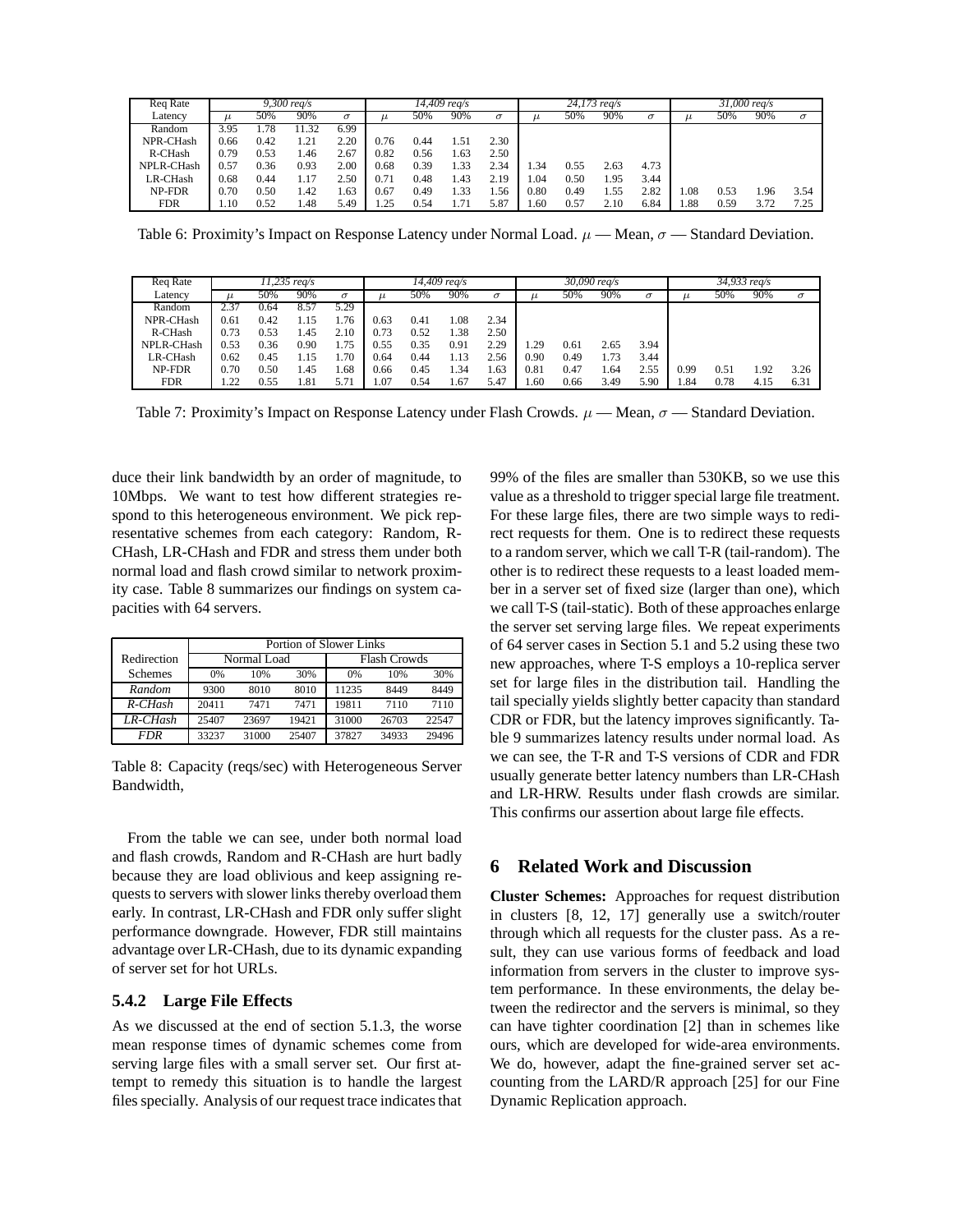| Req Rate   |       |      | $9.300$ rea/s |          |      |      | $18.478$ rea/s |          |       |      | $25.407$ rea/s |          | $32,582$ reg/s |      |      |          |
|------------|-------|------|---------------|----------|------|------|----------------|----------|-------|------|----------------|----------|----------------|------|------|----------|
| Latency    | $\mu$ | 50%  | 90%           | $\sigma$ | u    | 50%  | 90%            | $\sigma$ | $\mu$ | 50%  | 90%            | $\sigma$ | $\mu$          | 50%  | 90%  | $\sigma$ |
| LR-CHash   | 0.68  | 0.44 | .17           | 2.50     | 0.87 | 0.51 | .82            | 2.74     | .19   | 0.60 | 2.47           | 3.79     |                |      |      |          |
| LR-HRW     | 0.68  | 0.44 | .18           | 2.50     | 0.90 | 0.51 | .89            | 3.13     | .27   | 0.64 | 2.84           | 3.76     |                |      |      |          |
| <b>CDR</b> | .16   | 0.52 | .47           | 5.96     | 1.35 | 0.55 | l.75           | 6.63     | .86   | 0.63 | 4.49           | 6.62     | 2.37           | .12  | 5.19 | 7.21     |
| CDR-T-R    | 0.78  | 0.52 | . 43          | 2.77     | 0.76 | 0.52 | .40            | 2.80     | .05   | 0.57 | 1.90           | 3.06     | .58            | 0.94 | 3.01 | 3.55     |
| CDR-T-S    | 0.74  | 0.52 | .43           | 2.17     | 0.72 | 0.52 | 1.38           | 2.44     | 1.01  | 0.56 | 1.93           | 2.96     | .53            | 0.68 | 3.69 | 4.18     |
| <b>FDR</b> | .10   | 0.52 | .48           | 5.49     | 1.35 | 0.54 | .64            | 6.70     | . 87  | 0.62 | 3.49           | 6.78     | 2.22           | 0.87 | 4.88 | 7.12     |
| FDR-T-R    | 0.78  | 0.52 | .43           | 2.77     | 0.75 | 0.52 | .40            | 2.82     | 1.01  | 0.57 | 1.87           | 2.98     | .39            | 0.77 | 2.82 | 3.68     |
| FDR-T-S    | 0.74  | 0.52 | .43           | 2.17     | 0.72 | 0.52 | .37            | 2.55     | 0.98  | 0.56 | 1.84           | 2.95     | .41            | 0.63 | 2.88 | 3.88     |

Table 9: Response Latency with Special Large File Handling, Normal Load.  $\mu$  — Mean,  $\sigma$  — Standard Deviation.

**Distributed Servers:** In the case of geographically distributed caches and servers, DNS-based systems can be used to obliviously spread load among a set of servers, as in the case of round-robin DNS [4], or it can be used to take advantage of geographically dispersed server replicas [6]. More active approaches [9, 14, 16] attempt to use load/latency information to improve overall performance. We are primarily focused on balancing load, locality and latency, meanwhile, we also demonstrate a feasible way to incorporate network proximity into server selection explicitly.

**Web Caches:** We have discussed proxy caches as one deployment vehicle for redirectors, and these platforms are also used in other content distribution schemes. The simplest approach, the static cache hierarchy [7], performs well in small environments but fails to scale to much larger populations [32]. Other schemes involve overlapping meshes [33] or networks of caches in a content distribution network [19], presumably including commercial CDNs such as Akamai.

**DDoS Detection and Protection:** DDoS attacks have become an increasingly serious problem on the Internet [22]. Researchers have recently developed techniques to identify the source of attacks using various traceback techniques, such as probabilistic packet marking [28] and SPIE [29]. These approaches are effective in detecting and confining attack traffic. With their success in deterring spoofing and suspicious traffic, attackers have to use more disguised attacks, for example by taking control of large number of slave hosts and instructing them to attack victims with legitimate requests. Our new redirection strategy is effective in providing protection against exactly such difficult-to-detect attacks.

**Peer-to-Peer Networks:** Peer-to-peer systems provide an alternative infrastructure for content distribution. Typical peer-to-peer systems involve a large number of participants acting as both clients and servers, and they have the responsibility of forwarding traffic on behalf of others. Given their very large scale and massive resources, peer-to-peer networks could provide a potential robust means of information dissemination or exchange. Many peer-to-peer systems, such as CAN [26], Chord [30], and Pastry [27] have been proposed and they can serve as a substrate to build other services. Most of these peer-to-peer networks use a distributed hash-based scheme to combine object location and request routing and are designed for extreme scalability up to hundreds of thousands of nodes and beyond. We also use a hashbased approach, but we are dealing one to two orders of magnitude fewer servers than the peers in these systems, and we expect relatively stable servers. As a result, much of the effort that peer-to-peer networks spend in discovery and membership issues is not needed for our work. Also, we require fewer intermediaries between the client and server, which may translate to lower latency and less aggregate network traffic.

# **7 Conclusions**

This paper demonstrates that improved request redirection strategies can effectively improve CDN robustness by balancing locality, load and proximity. Detailed endto-end simulations show that even when redirectors have imperfect information about server load, algorithms that dynamically adjust the number of servers selected for a given object, such as FDR, allow the system to support a 60-91% greater load than best published CDN systems. Moreover, this gain in capacity does not come at the expense of response time, which is essentially the same both when the system is under flash crowds and when operating under normal conditions.

These results demonstrate that the proposed algorithm results in a system with significantly greater capacity than published CDNs, which should improve the system's ability to handle legitimate flash crowds. The results also suggest a new strategy in defending against DDoS attacks: each server added to the system multiplicatively increases the number of resources an attacker must marshal in order to have a noticeable affect on the system.

Although we believe this paper identifies important trends, much work remains to be done. We have conducted the largest detailed simulations as current simulation environment allows. We also find that approximate load information works well. We expect our new algorithms scale to very large systems with thousands of servers, but it requires a lot more resources and time